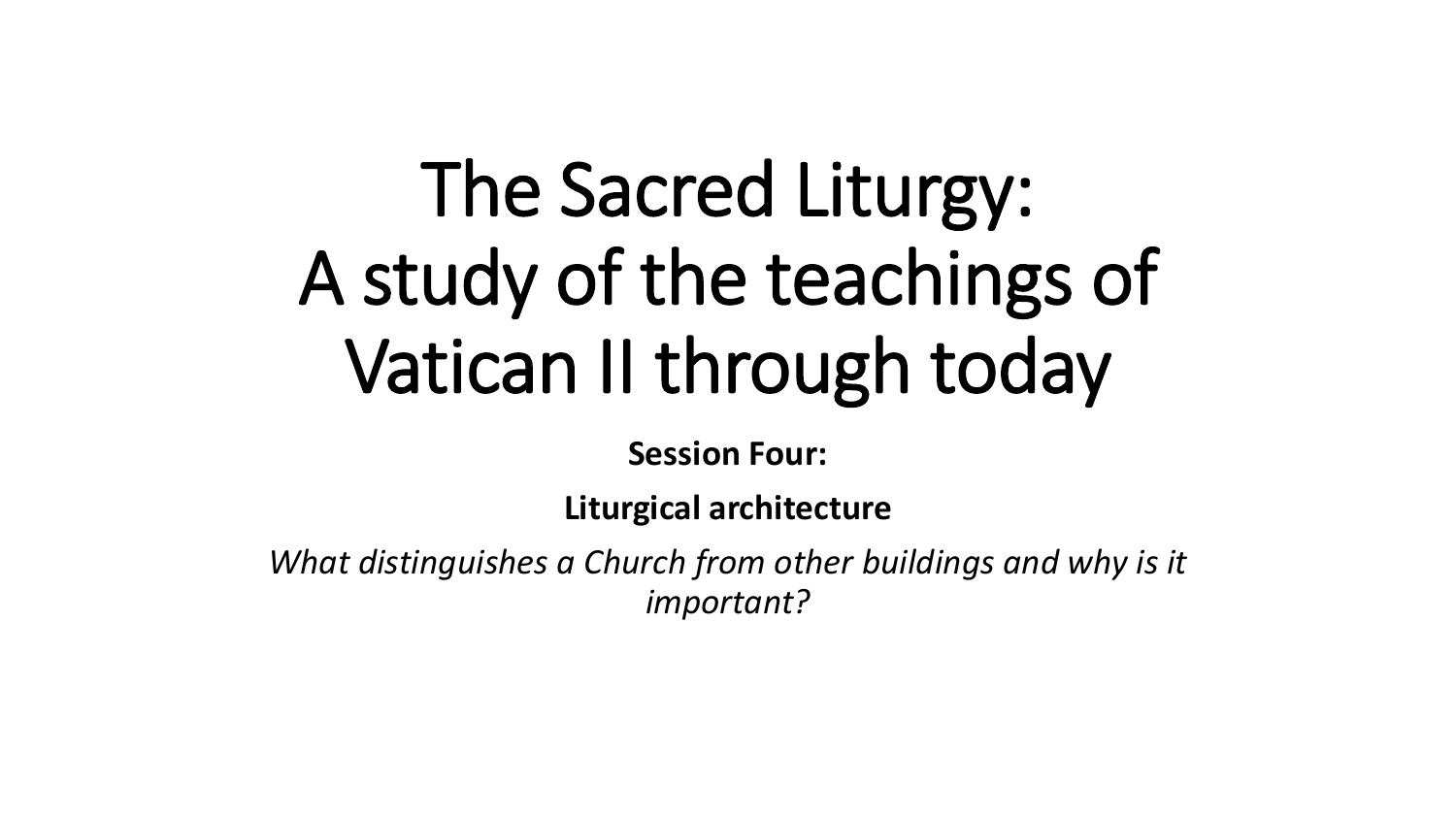### Liturgical Documents since Vatican II

Sacrosanctum Concilium

• An Apostolic Constitution on the Liturgy promulgated by Bl. Paul VI on December 4, 1963.

#### General Instruction of the Roman Missal

- Second typical edition, issued in 1975.
- Third typical edition, revised in 2003.

#### Environment and Art in Catholic Worship

• A document of the National Conference of Catholic Bishops' Committee on the Liturgy issued in 1978.

Built of Living Stones

• The Bishops' Committee on the Liturgy issued a revised document in 2000.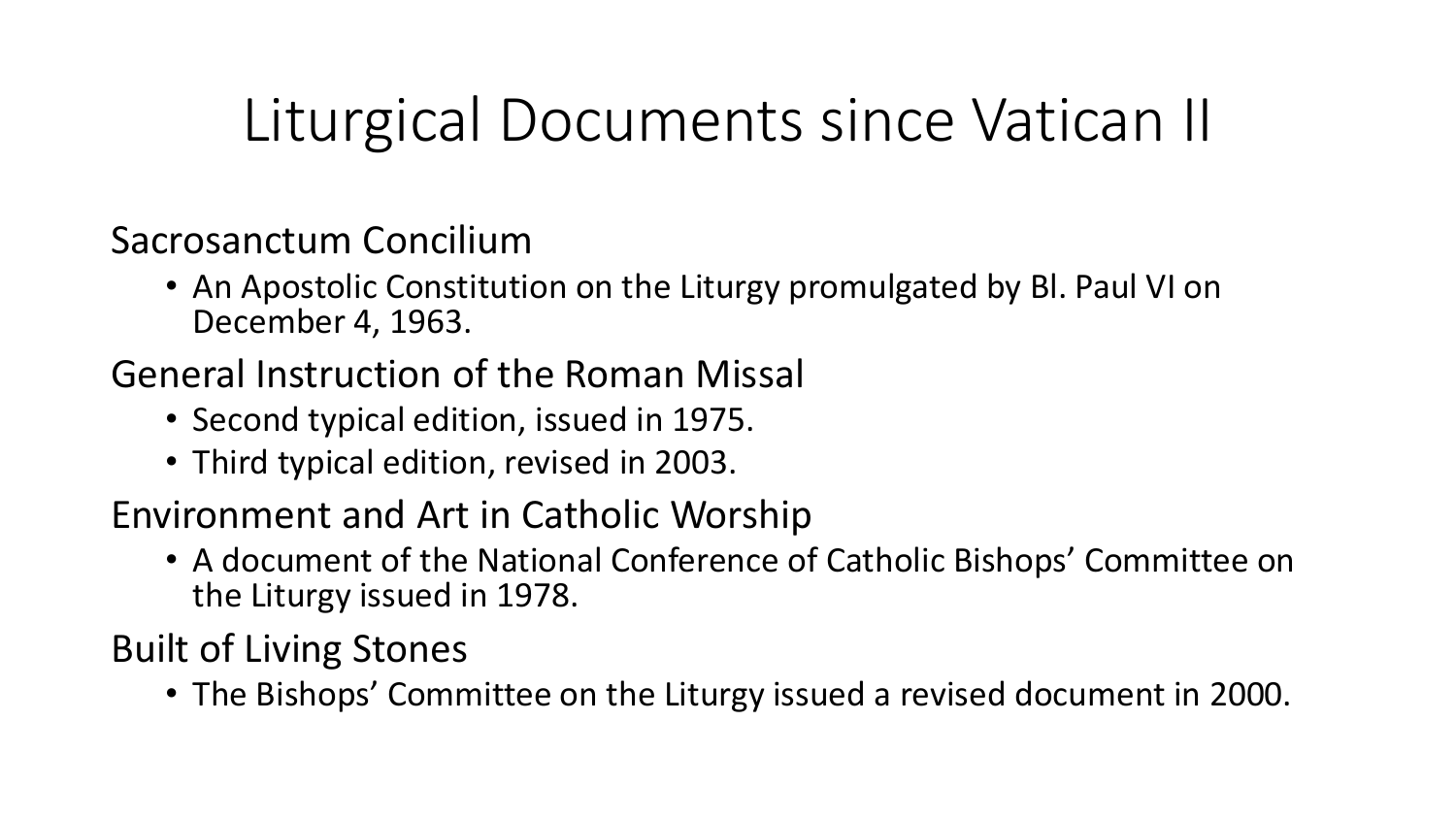Sacrosanctum Concilium Sacred Art and Sacred Furnishings

Chapter 7 of Sacrosanctum Concilium describes the ornamentation of churches and chapels

- The fine arts are considered among the noblest activities of man's genius, especially true of sacred art. These arts, by their very nature, are oriented toward the infinite beauty of God and achieve their purpose the more that they turn our minds devoutly toward God.
- The Church has always sought out art that is truly worthy, becoming, and beautiful for divine worship. She encourages works that are fitting for sacred use because of their faith and piety.
- Over time, the Church has used a variety of materials, styles, and ornamentation that are worthy and beautiful (SC, 122).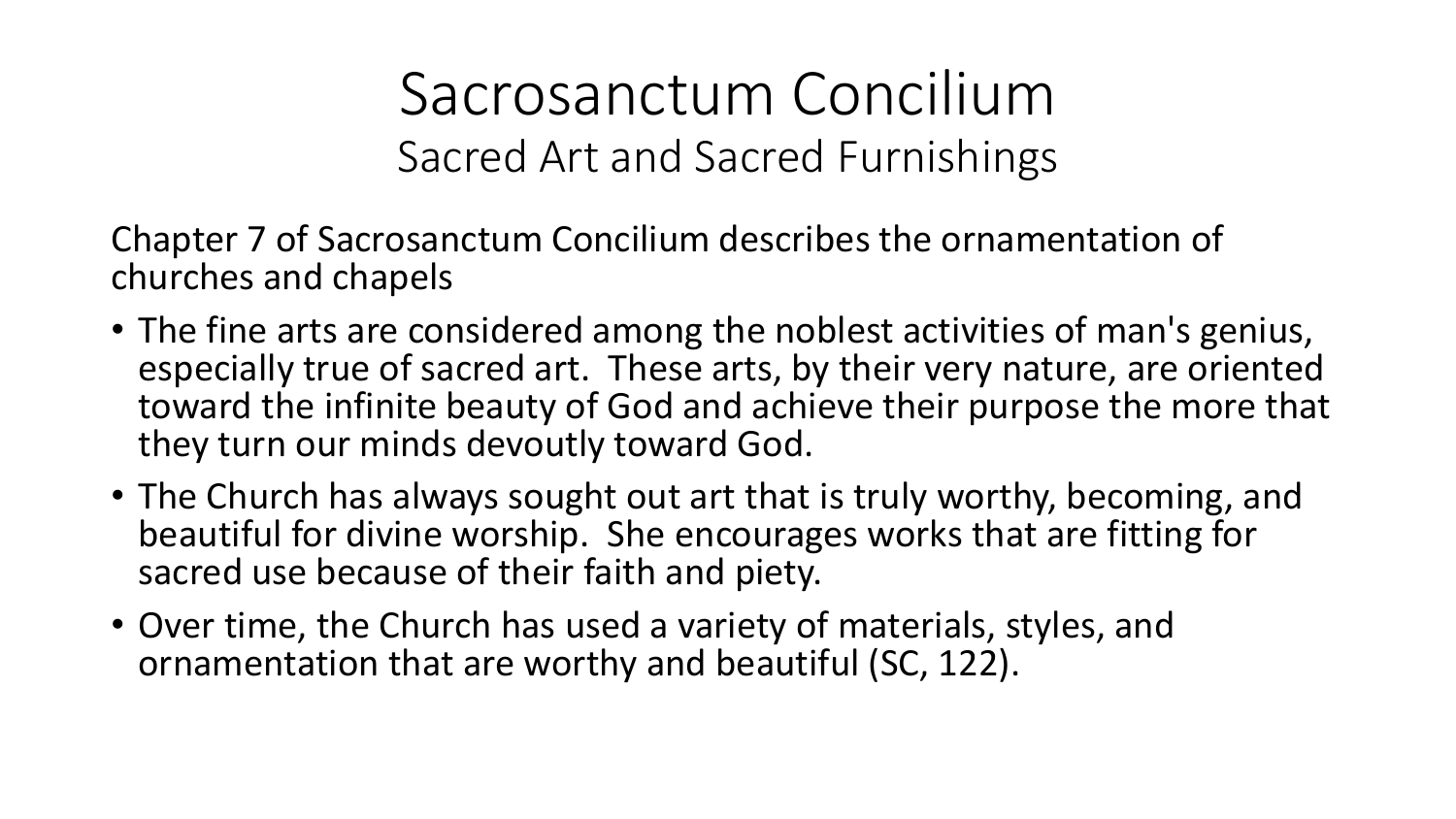Sacrosanctum Concilium Sacred Art and Sacred Furnishings

- The Church has not adopted any particular style of art as her very own; she has admitted styles from every period according to the natural talents and circumstances of peoples.
- Thus, she has brought into being a treasury of art which must be very carefully preserved.
- The art of our own days, coming from every race and region, shall also be given free scope in the Church, provided that it adorns the sacred buildings and holy rites with due reverence and honor (SC, 123).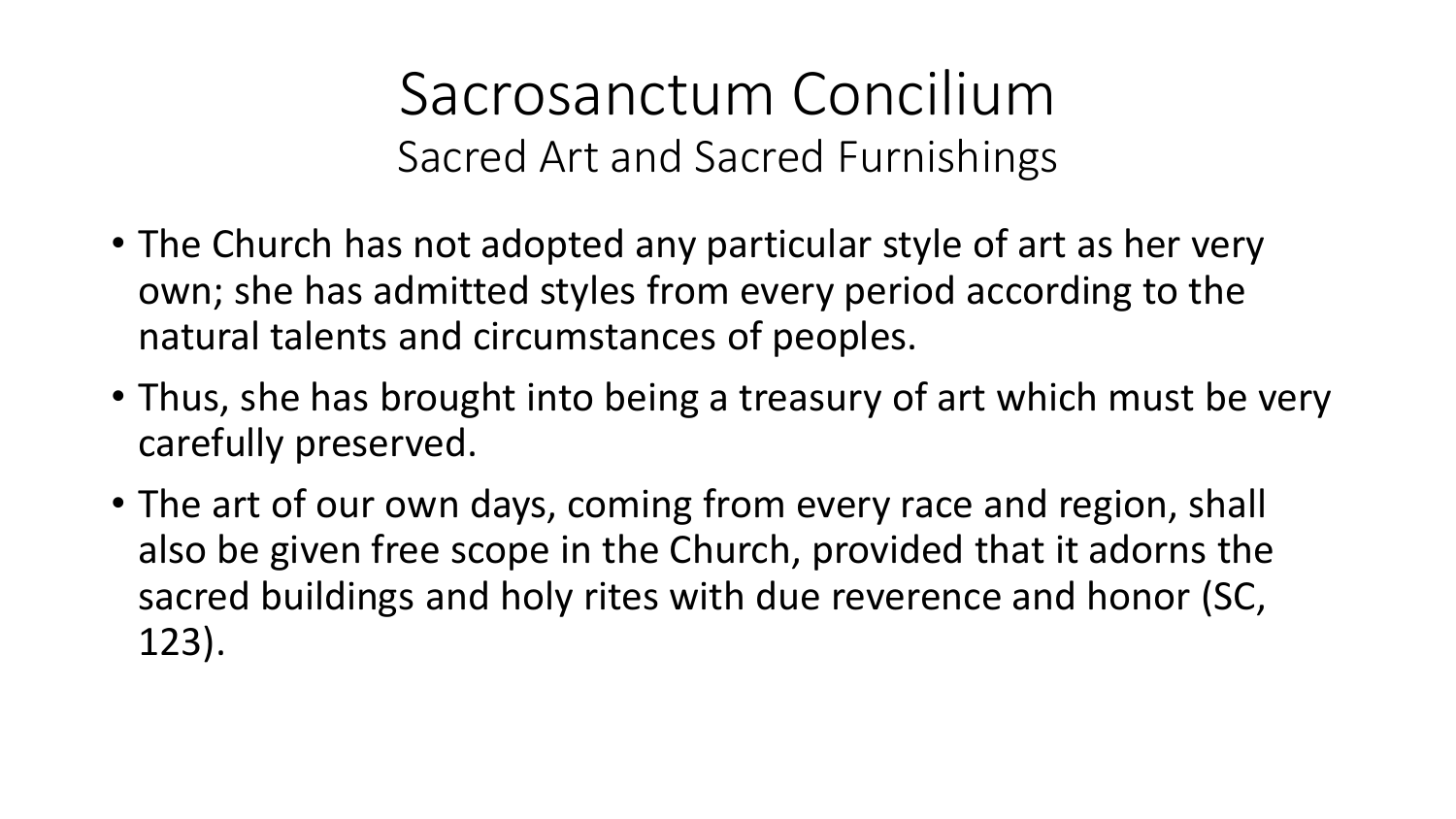## *Review* Sacred Music

- Sacred music is to be considered the more holy when:
	- It is more closely connected with the liturgical action
	- It adds delight to prayer,
	- It fosters unity of minds, and
	- It confers greater solemnity upon the sacred rites.
- The Church approves of all forms of true art having the needed qualities, and admits them into divine worship (SC, 112).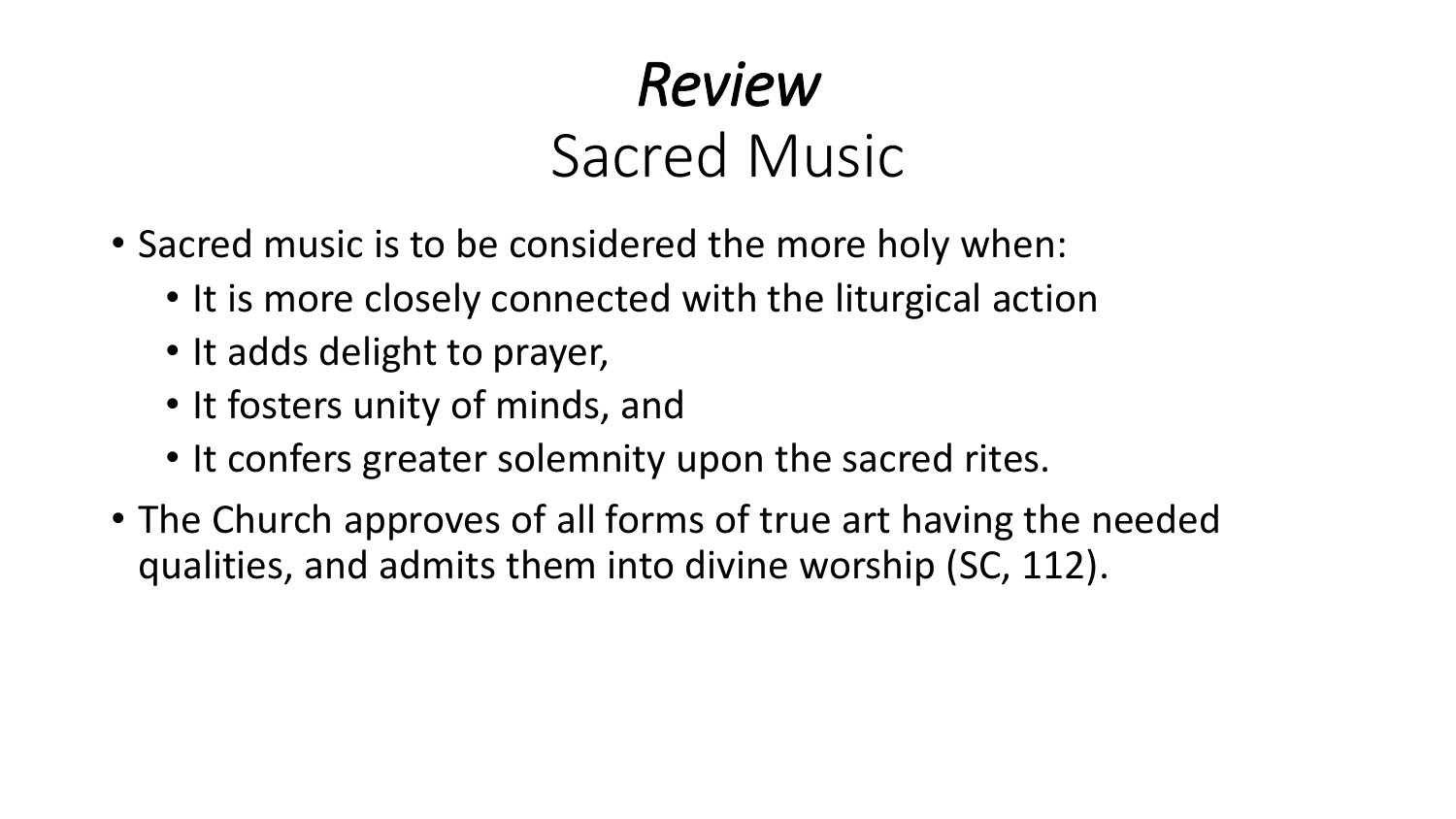## *Review* Sacred Music

- The treasure of sacred music is to be preserved and fostered with great care, including Gregorian chant
	- But other kinds of sacred music are by no means excluded, so long as they accord with the spirit of the liturgical action (SC, 116).
- Choirs must be diligently promoted.
	- But the faithful should be able to actively participate in song (SC, 114).
- The pipe organ is to be held in high esteem, as the traditional instrument which adds splendor to the Church's ceremonies.
	- But other instruments also may be admitted for use in divine worship, provided that the instruments are suitable and dignified (SC, 120).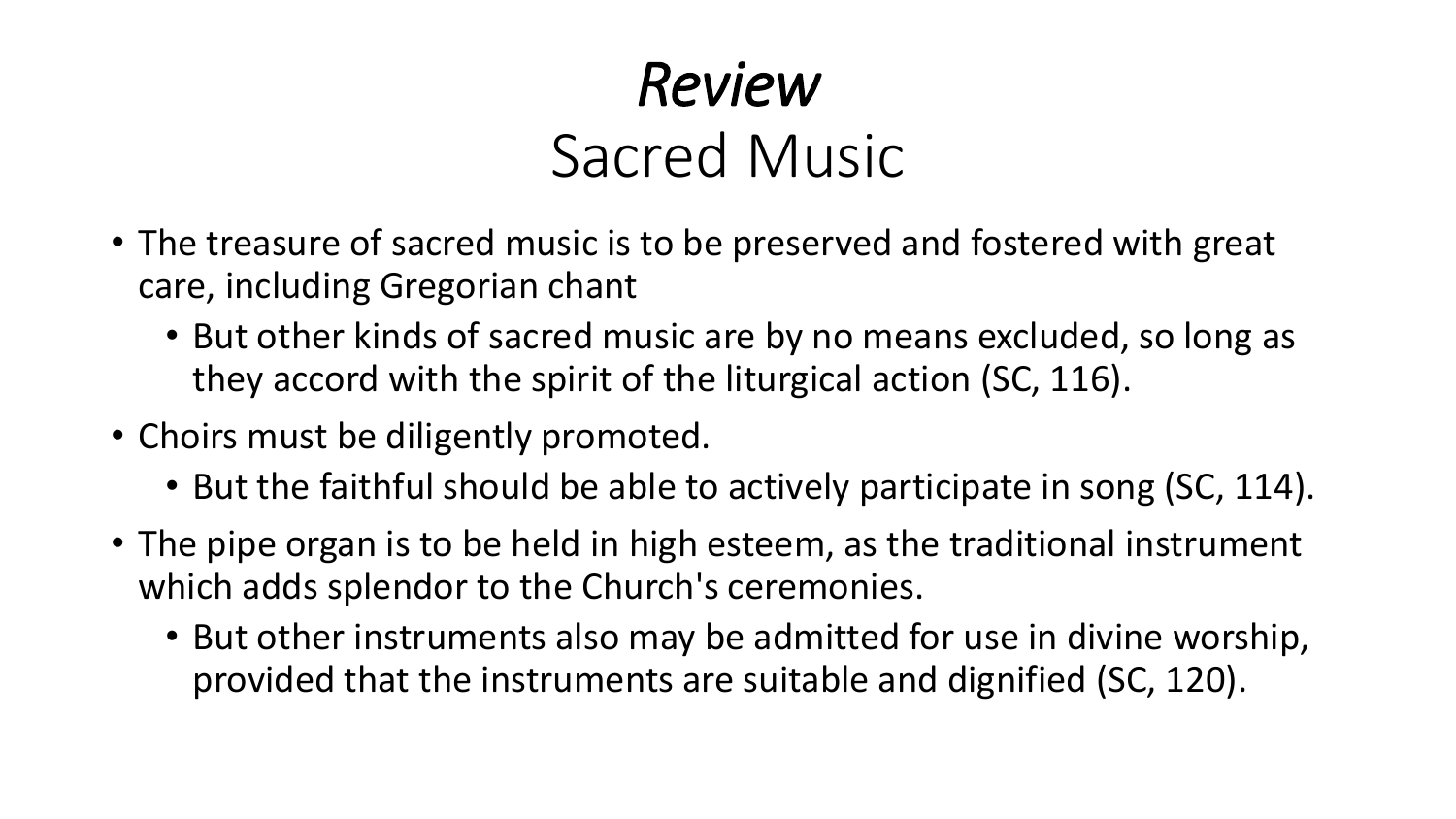Sacrosanctum Concilium Sacred Art and Sacred Furnishings

- The Church should encourage noble beauty rather than mere sumptuous display.
- Artistic works should be removed when they are repugnant to faith, morals, and Christian piety, and which offend true religious sense by lack of artistic worth, mediocrity and pretense.
- When churches are to be built, they should be suitable for worship and the active participation of the faithful (SC, 124).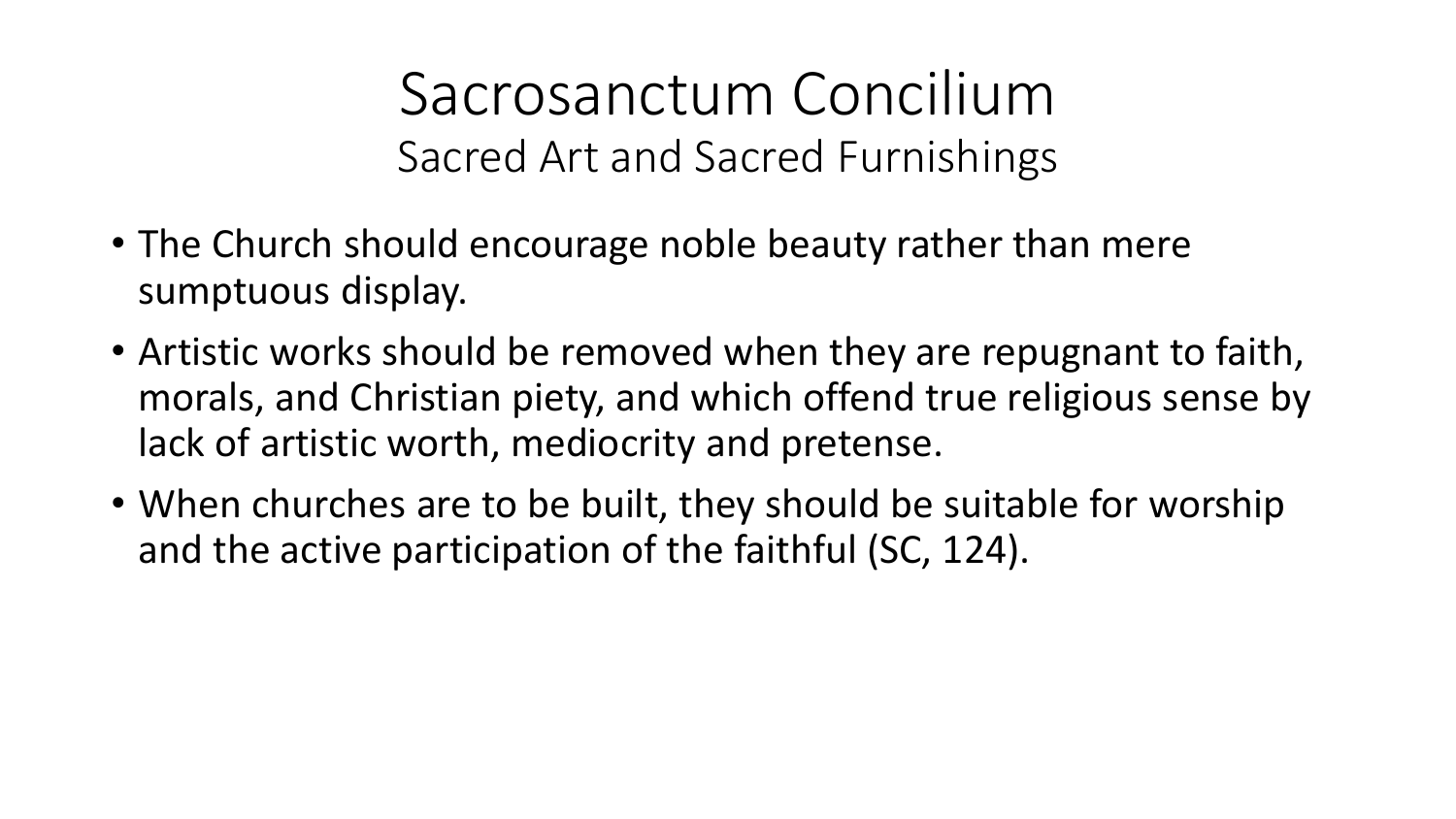Sacrosanctum Concilium Sacred Art and Sacred Furnishings

- The use of sacred images for veneration by the faithful is to be maintained.
	- Nevertheless their number should be moderate and their relative positions should reflect right order. For otherwise they may create confusion among the Christian people and foster doubtful devotion (SC, 125).
- Along with the revision of the liturgical books, there is to be an early revision of the statutes that govern the material things used in sacred worship.
	- Among these are the nobility, placing, and safety of the Eucharistic Tabernacle (SC, 128).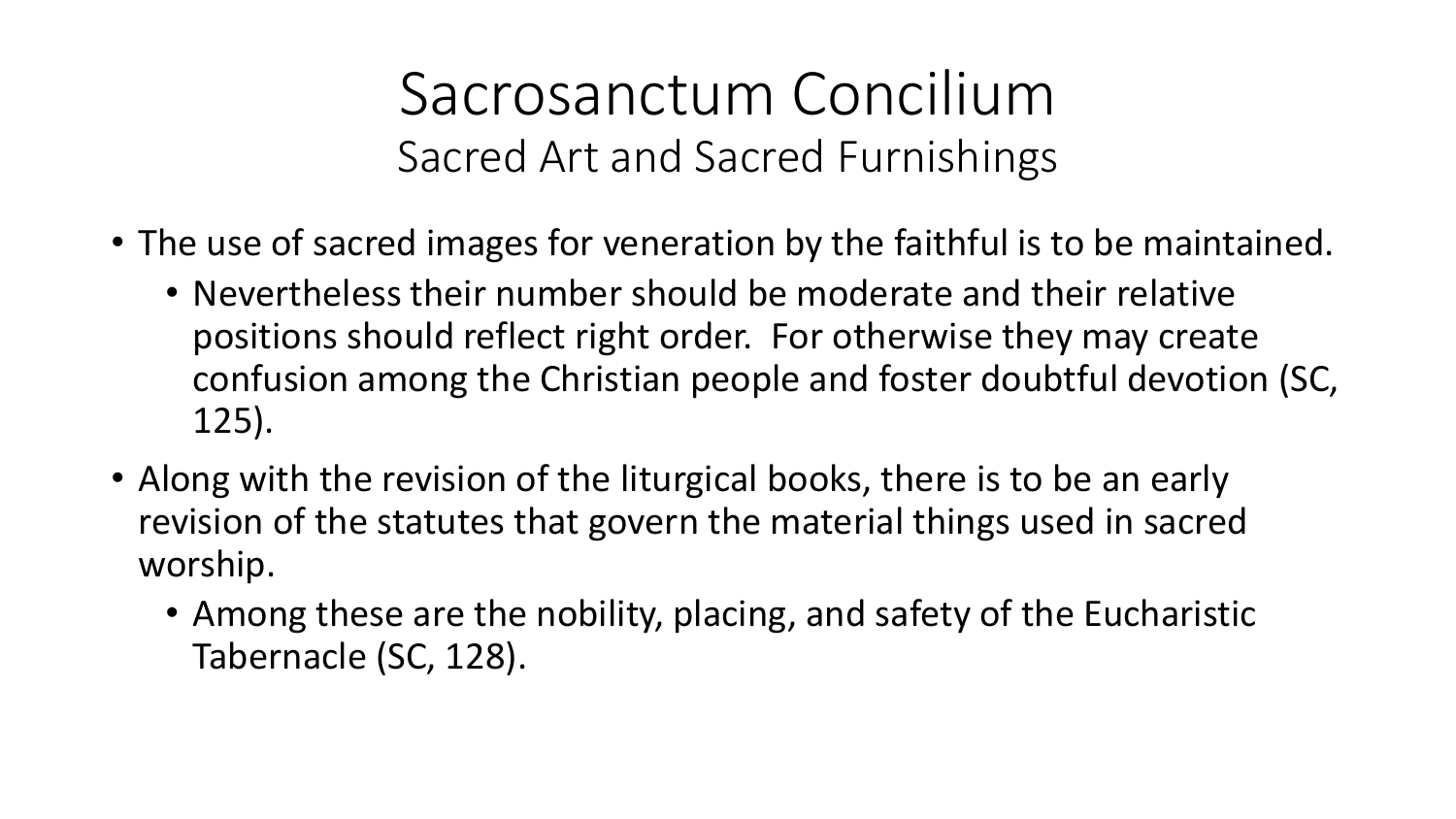#### Placement of the Tabernacle 1975 General Instruction

General Instruction of the Roman Missal, second typical edition, 1975.

- Every encouragement should be given to the practice of Eucharistic reservation in a chapel suited to the faithful's private adoration and prayer. If this is impossible because of the structure of the church, the sacrament should be reserved at an altar or elsewhere in keeping with local custom, and in a part of the church that is worthy and properly adorned (1975 GIRM, 276).
	- First option: in a separate chapel
	- Second option: in the church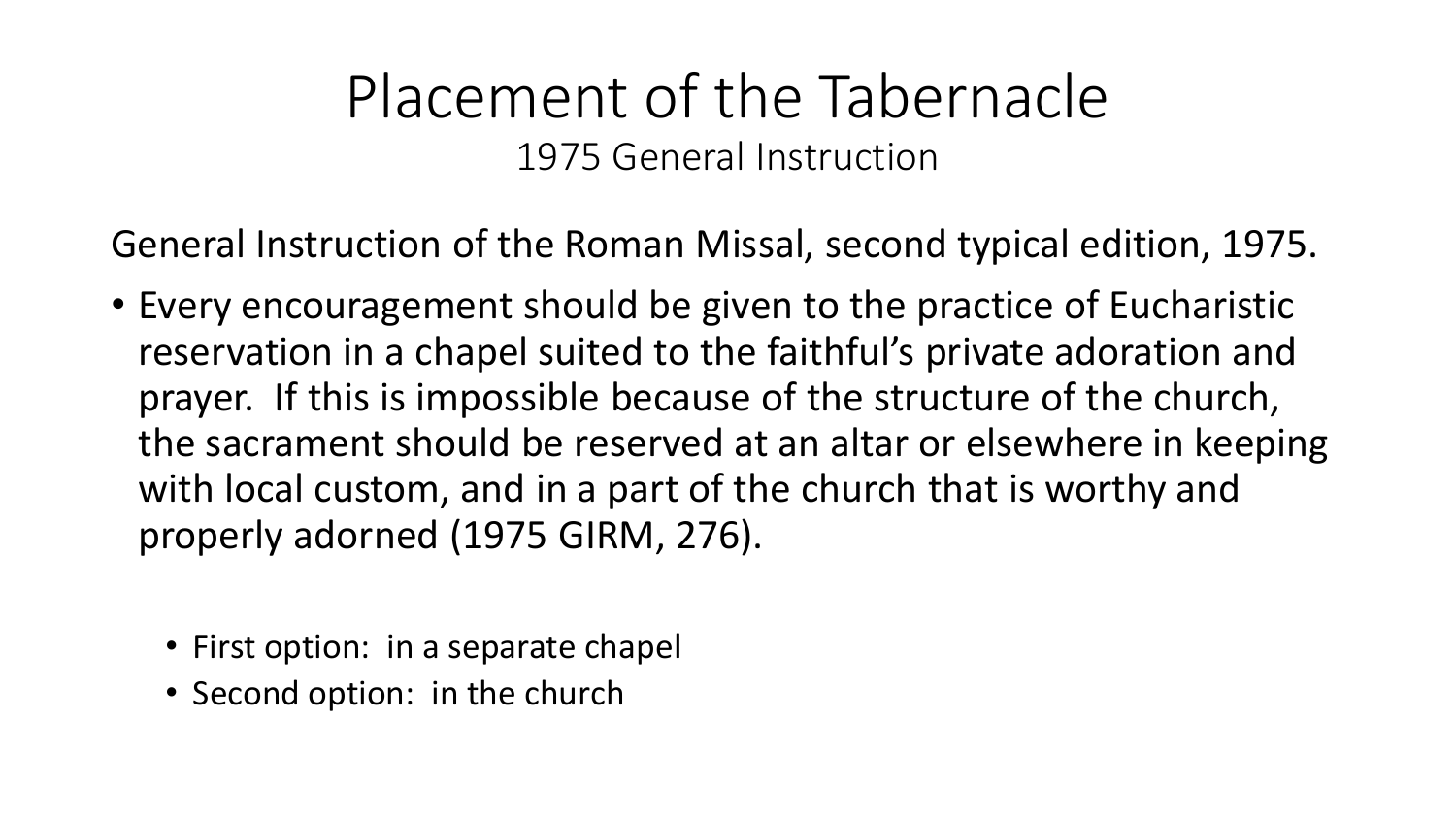In 1978, the National Conference of Catholic Bishops' Committee on the Liturgy issued a document: Environment and Art in Catholic Worship.

- "The *celebration* of the Eucharist is the focus of the normal Sunday assembly. As such, the major space of a church is designed for this *action*.
- "Beyond the celebration of the Eucharist, the Church has had a most ancient tradition of reserving the Eucharistic bread.
- "The purpose of this reservation is to bring communion to the sick and to be the object of private devotion (EACW, 78).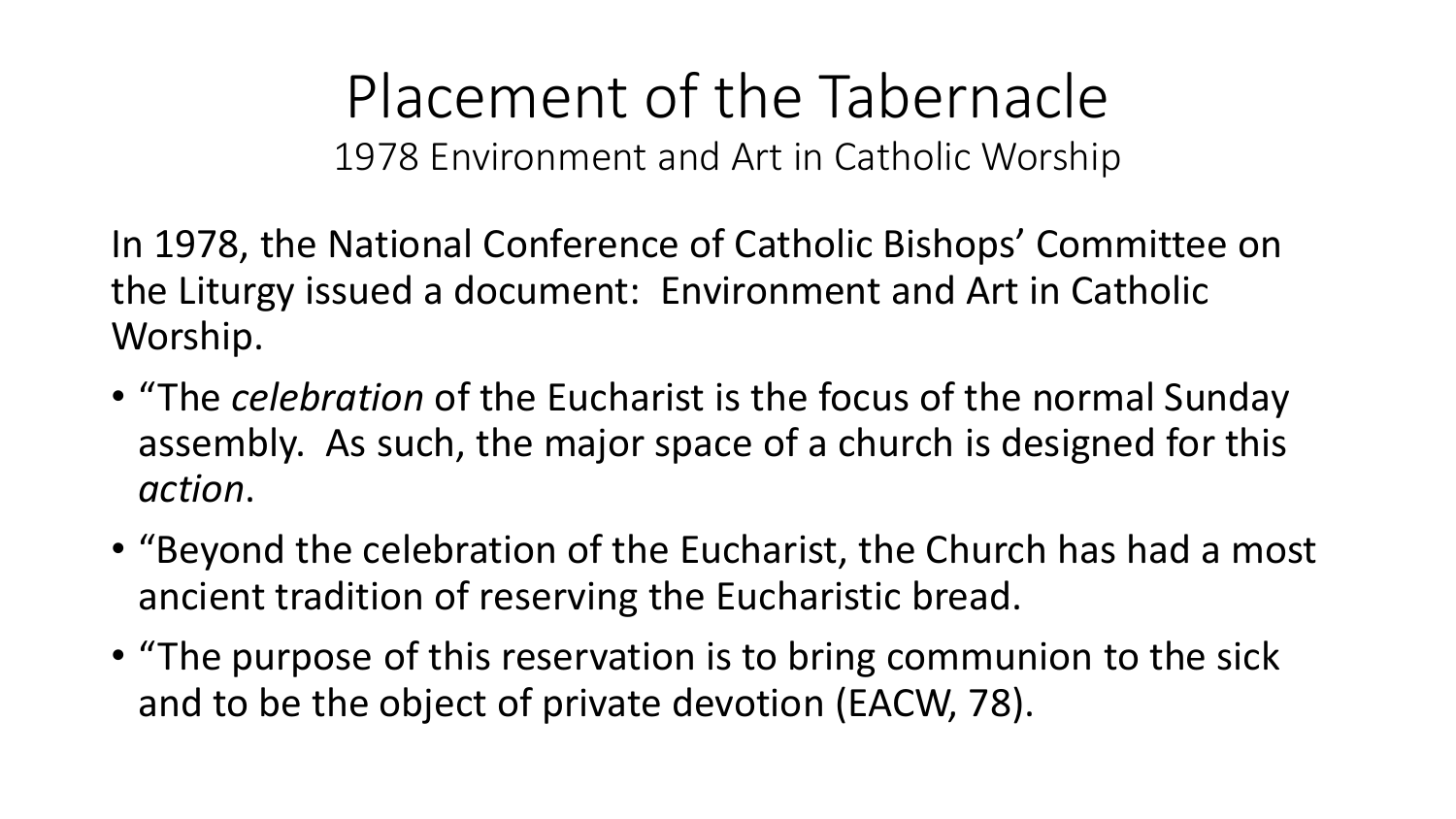- "Most appropriately, this reservation should be designated in a space designed for individual devotion.
- "A room or chapel specifically designed and separate from the major space is important so that no confusion can take place between the celebration of the Eucharist and reservation.
- "Active and static aspects of the same reality cannot claim the same human attention at the same time.
- "Having the Eucharist reserved in a place apart does not mean it has been relegated to a secondary place of no importance. Rather, a space carefully designed and appointed can give proper attention to the reserved sacrament" (EACW, 78).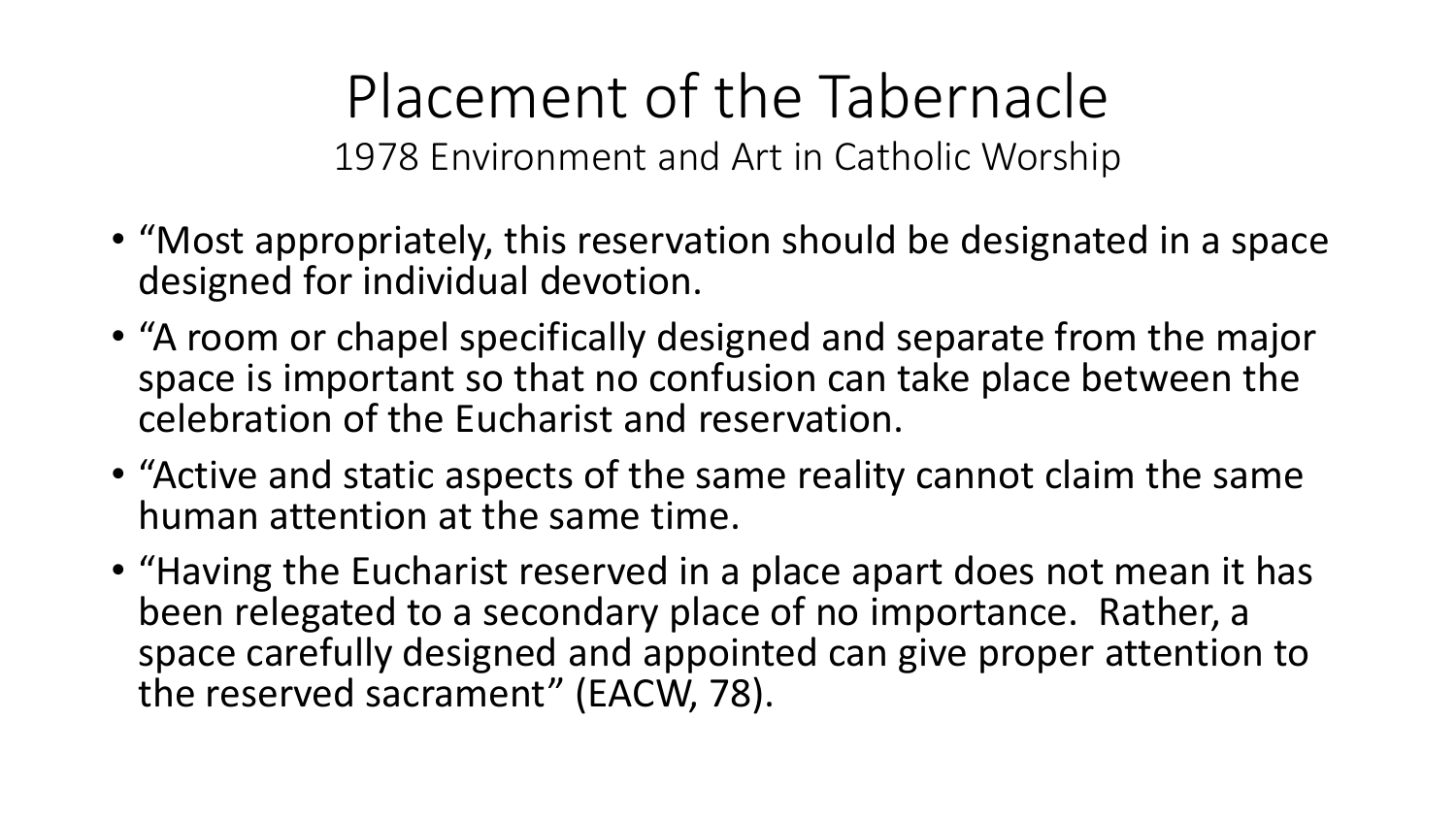Placement of the Tabernacle 1975 and 1978 documents

|                      | <b>1975 General Instruction</b>                                                     | <b>1978 Environment and Art</b>                                                      |
|----------------------|-------------------------------------------------------------------------------------|--------------------------------------------------------------------------------------|
| <b>First Option</b>  | in a separate chapel<br>suited to the faithful's<br>private adoration and<br>prayer | In a room or chapel<br>specifically designed and<br>separate from the major<br>space |
| <b>Second Option</b> | at an altar or elsewhere<br>in the church that is<br>worthy and properly<br>adorned | (no second option is given)                                                          |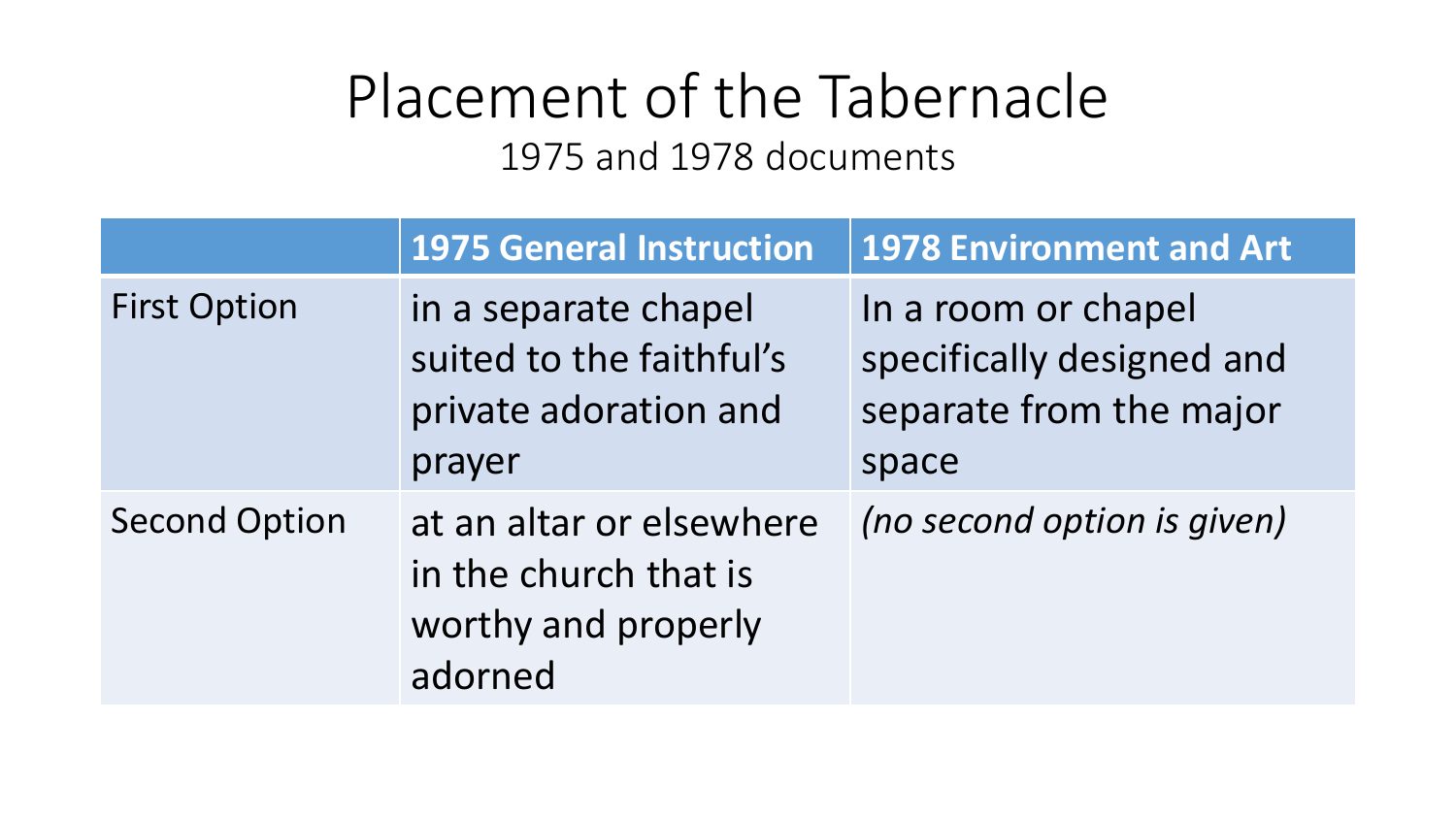### Placement of the Tabernacle Fundamental Principles

- In order to understand these documents, it is helpful to consider why something is prescribed.
- If everything in the Liturgy is done for a reason, then we can identify the principles that motivate a prescription.
- In particular, the footnotes can be examined for clues.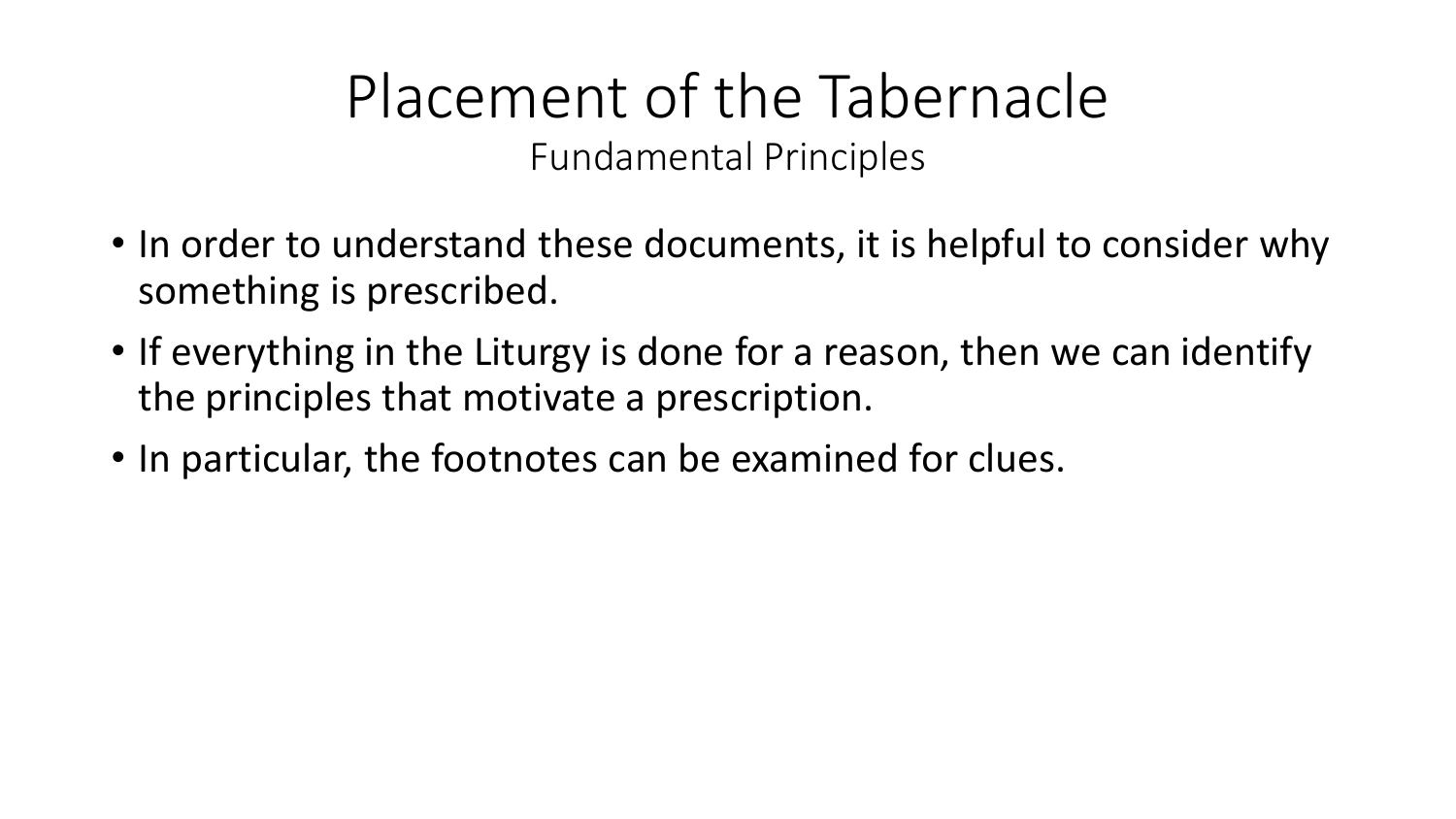The 1975 General Instruction cites: Sacred Congregation of Rites, Instruction, Inter Oecumenici, September 26, 1964

- The Eucharist is to be reserved in a tabernacle,
	- placed in the middle of the main altar or
	- on a minor, but truly worthy altar, or,
	- in accord with lawful custom and in particular cases approved by the local Ordinary, also in another, special, and properly adorned part of the church (par. 95).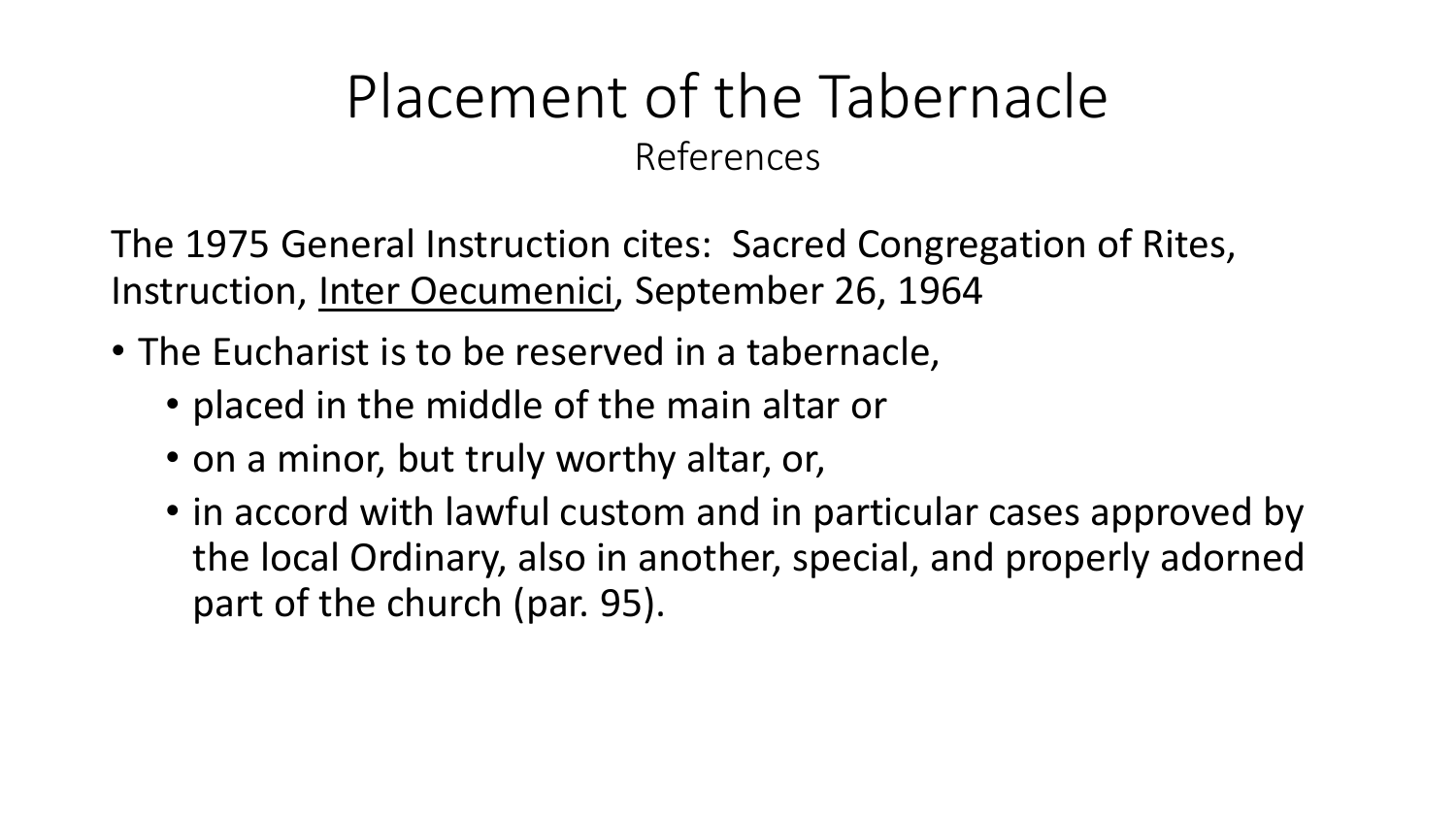The 1975 General Instruction cites: Sacred Congregation of Rites, Instruction, Eucharisticum mysterium, May 25, 1967.

- The place for the Tabernacle should be truly prominent. It ought to be suitable for private prayer so that the faithful may easily and fruitfully, by private devotion also, continue to honor our Lord in this sacrament.
- It is therefore recommended that, as far as possible, the tabernacle be placed in a chapel distinct from the middle or central part of the church, above all in those churches where marriages and funerals take place frequently and in places which are much visited for their artistic or historical treasures (par 53).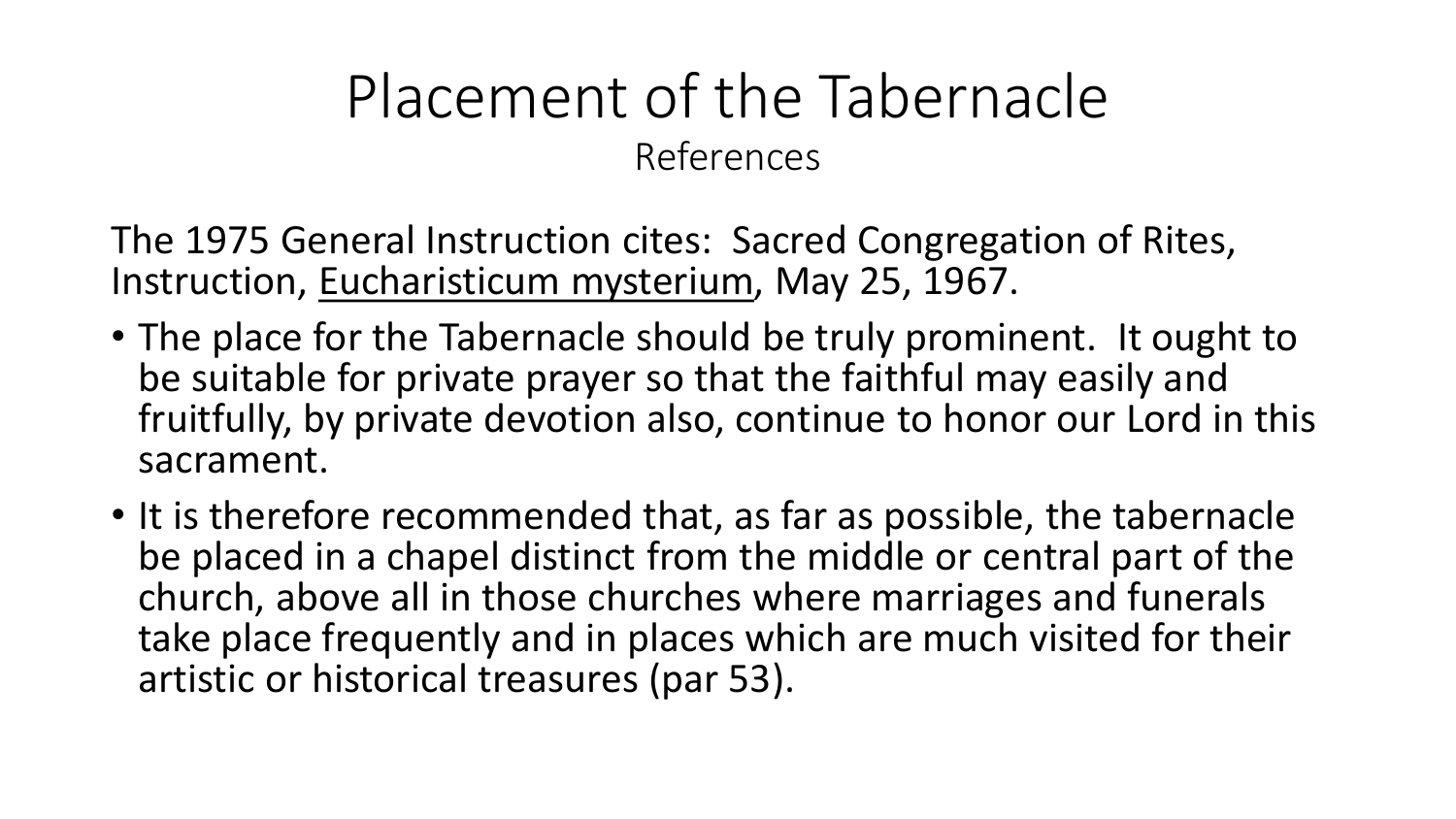The 1975 General Instruction cites: Sacred Congregation of Rites, Instruction, Eucharisticum mysterium, May 25, 1967.

- However, if the Blessed Sacrament is to be reserved in the church:
- The Blessed Sacrament should be reserved in a Tabernacle in the middle of the main altar or on a secondary altar, but nevertheless in a truly prominent place.
- Alternatively, according to legitimate customs and in individual cases to be decided by the local Ordinary, it may be placed in some other part of the church which is really worthy and properly equipped (par 54).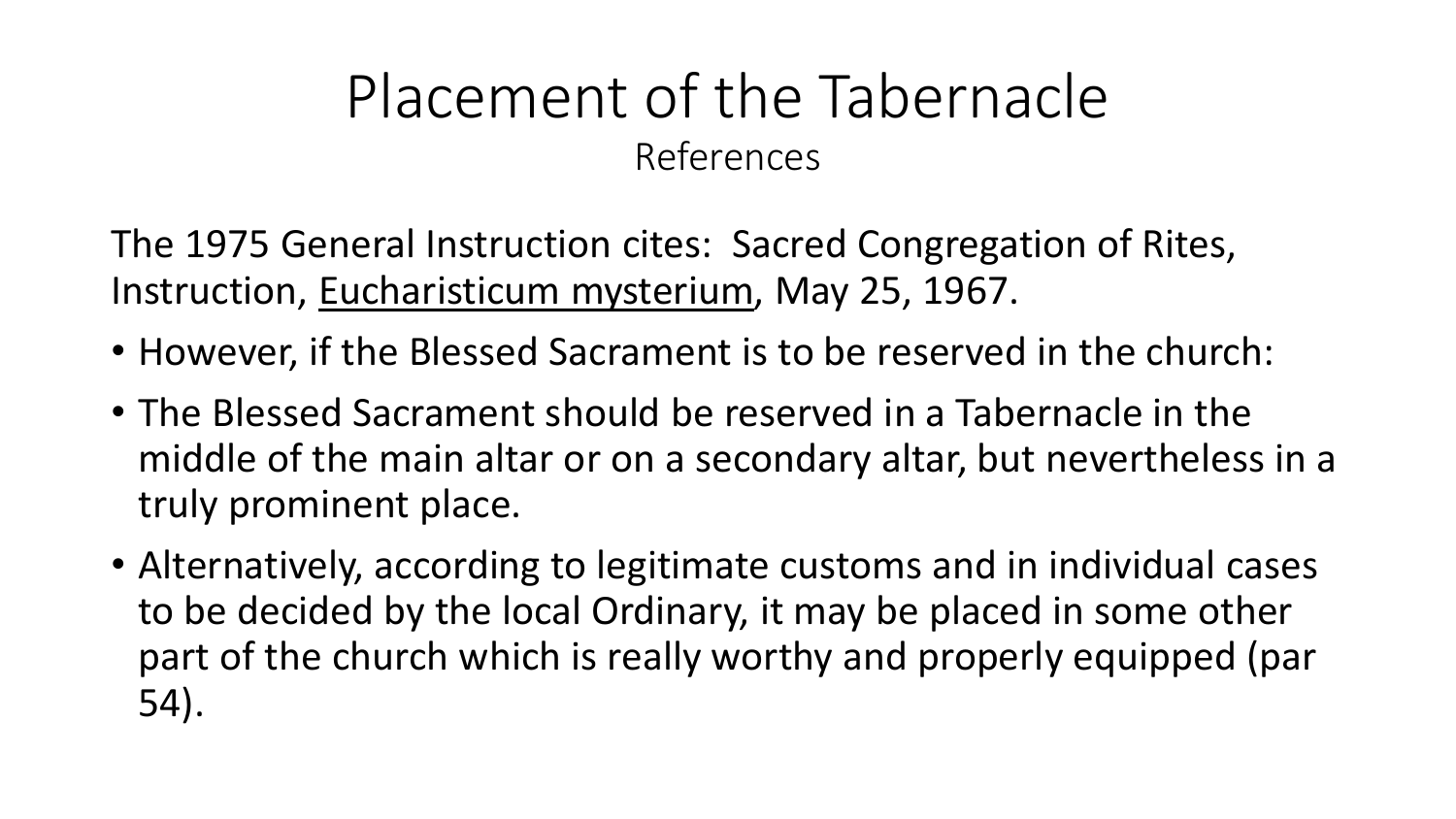The 1975 General Instruction cites: Roman Ritual, Holy Communion and the Worship of the Eucharist outside Mass, 1973:

- The document repeats that the Eucharist should be reserved in a place that is truly preeminent and suitable for private adoration and prayer.
- The document repeats that a separate chapel will more readily allow for this adoration in churches with many marriages, funerals, or visitors (par 9).
- This tabernacle is to be placed in some noble and prominent part of the church that is properly ornamented and suited to prayer (par 10).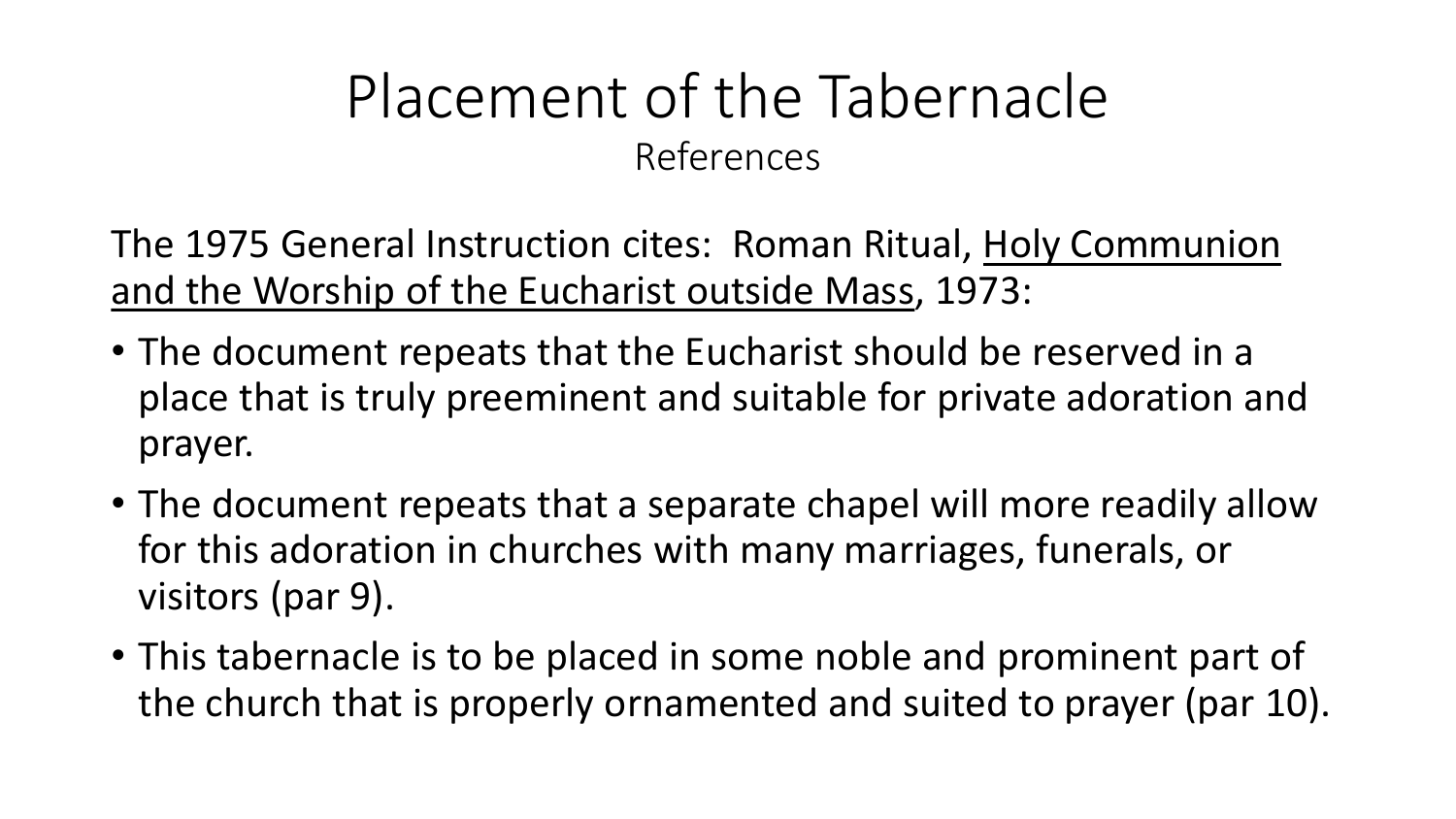Placement of the Tabernacle Fundamental Principles

From these documents, it is deduced that the Tabernacle should be located in a place that is:

- Worthy
- Noble
- Prominent
- Suitable for prayer
- Properly equipped
- **Reverently Ornamented**
- In accord with the judgment of the ordinary
- Why is a separate chapel desirable when a church is frequently used for weddings, funerals, or when visitors are frequently present?
- *Presumably because distractions make it difficult to pray.*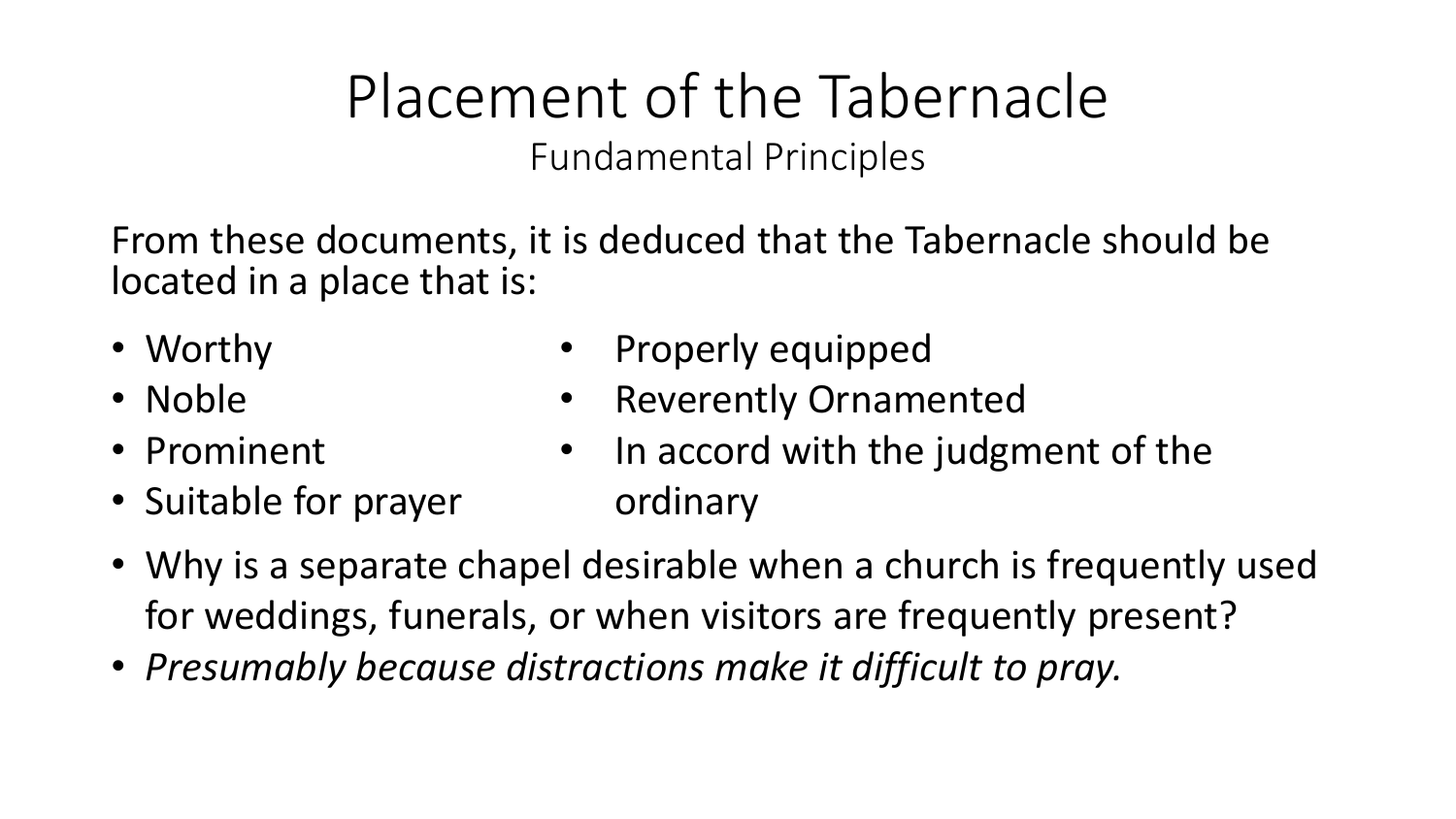#### Placement of the Tabernacle 1975 General Instruction

Returning to the 1975 General Instruction of the Roman Missal:

- The instruction encouraged the use of a separate chapel in order to facilitate devotion to the Eucharist.
- The instruction retained the possibility of retaining the Tabernacle in the church, and at an altar.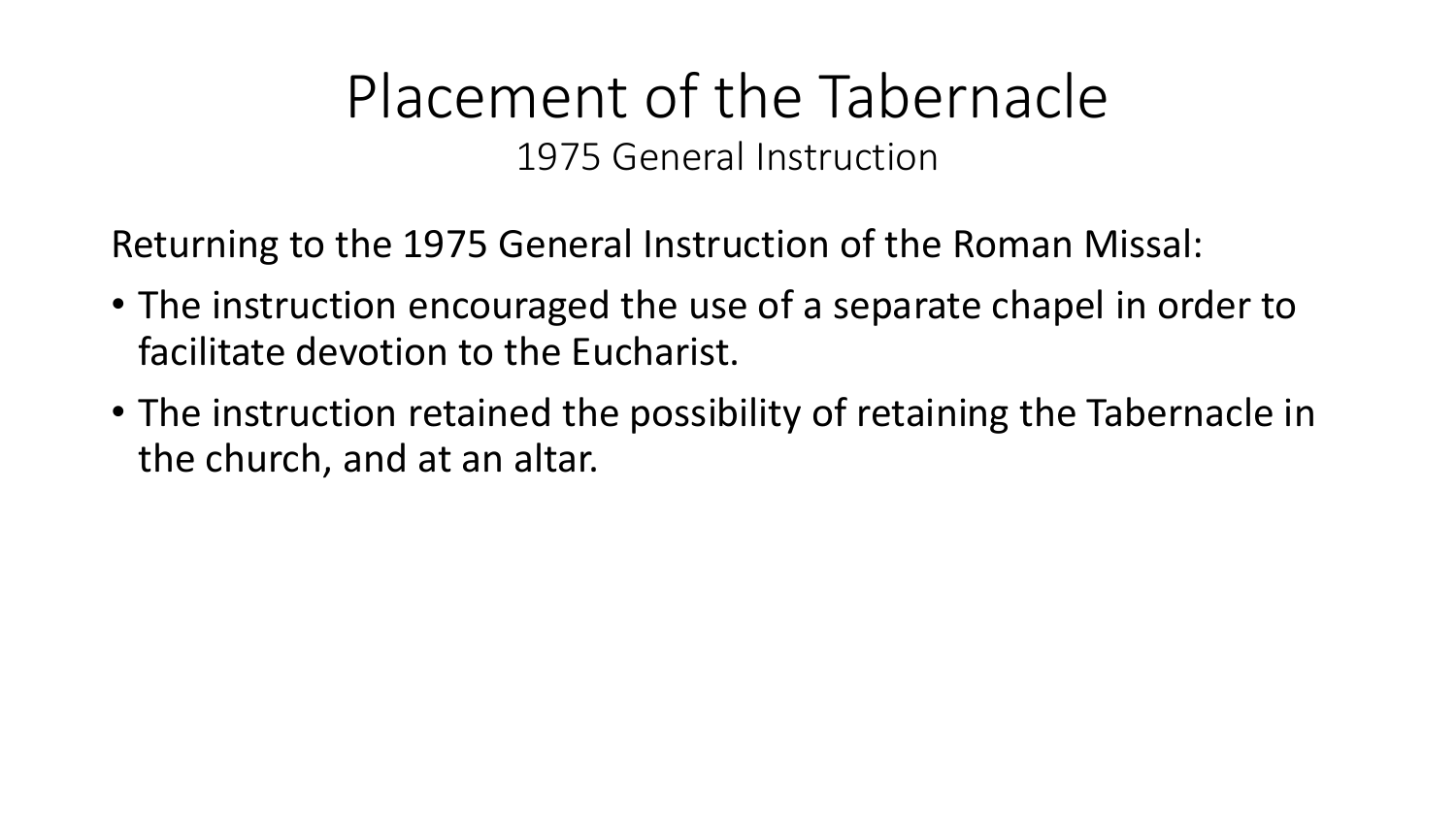Turning to the 1978 document on Environment and Art:

- This document called for a separate chapel to avoid confusion between the celebration of the Eucharist (active element) and the reservation of the Eucharist (static element).
- This document did not address retaining the Tabernacle in the church, since this practice would presumably create a contradiction.
- The implication is that the Tabernacle must be removed because it is a distraction.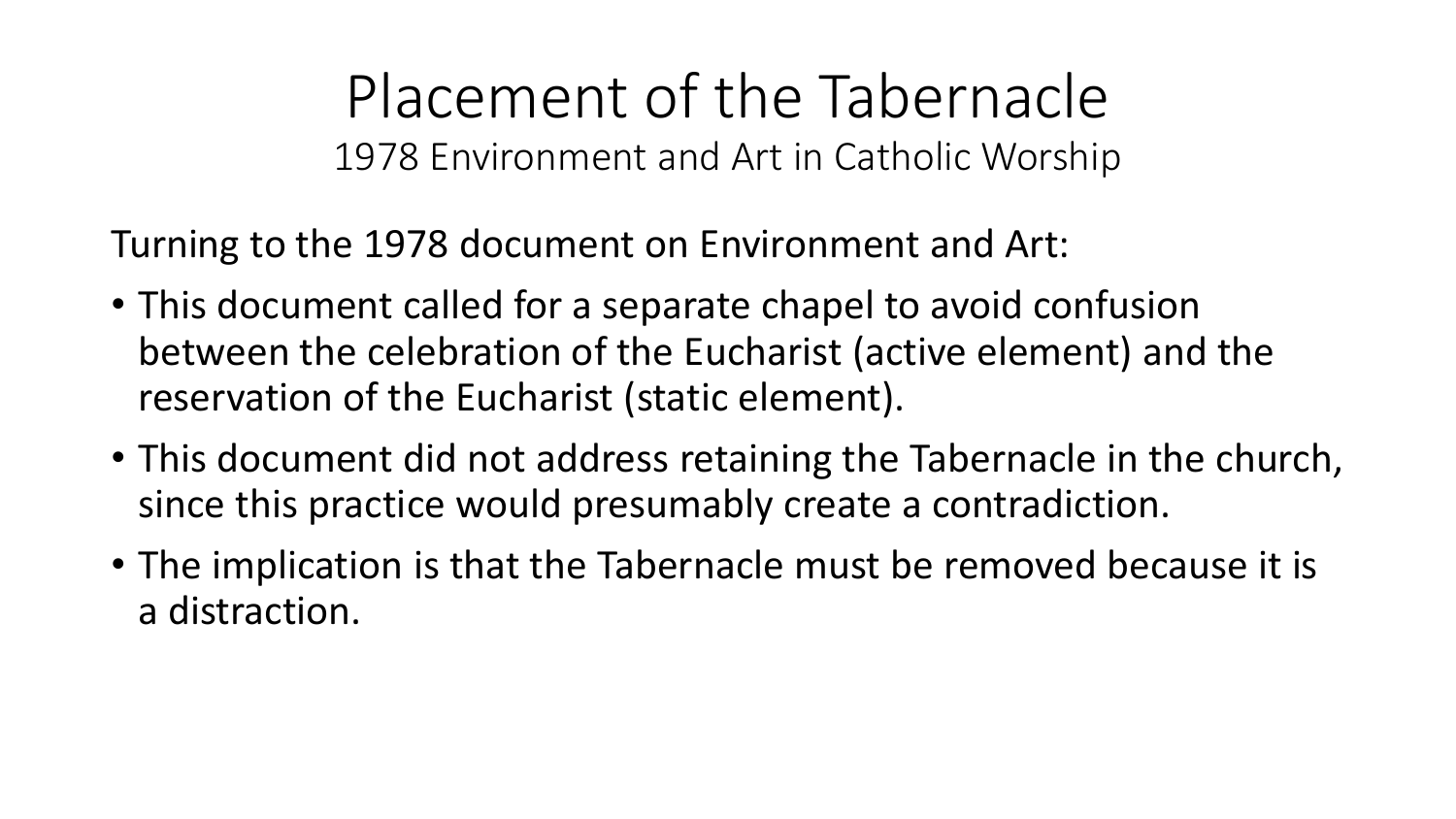- In 2000, the USCCB clarified that the 1978 document "Environment and Art in Catholic Worship" was prepared by the Bishops' Committee on the Liturgy, but was never voted on by the whole conference of Bishops. As such, this document does not have the force of law.
- The Bishops' Committee on the Liturgy issued a revised document, "Built of Living Stones," which was approved by the full body of Bishops in 2000.
- Nevertheless, the 1978 Environment and Art document had a tremendous influence on the Church in the 1970s and 1980s, and was regularly cited as an authority in church renovation.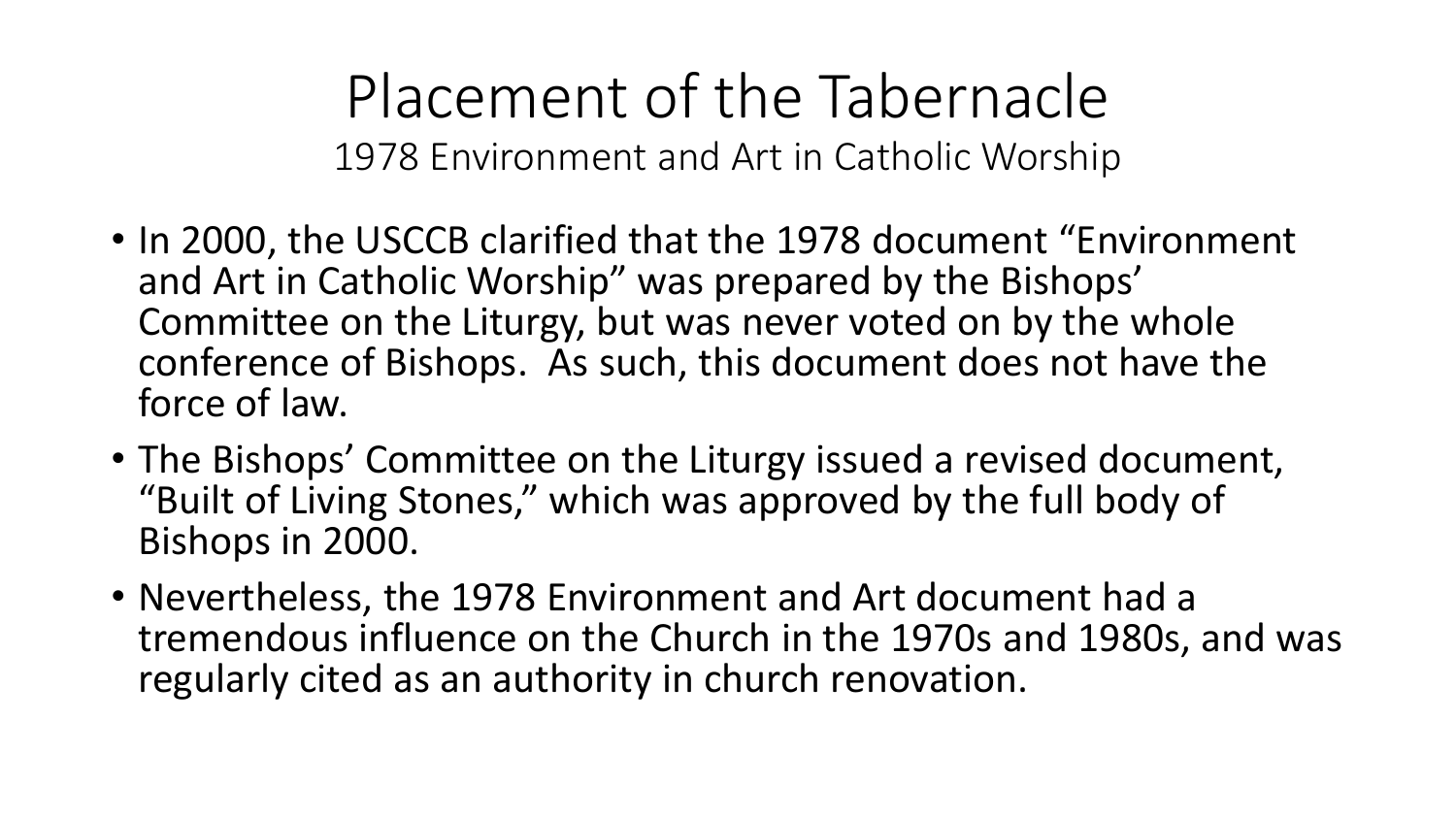What were the practical effects of removing the Tabernacle from the church?

- Prayer before the Tabernacle was available in the chapel, but most of the faithful lost the experience of prayer before the reserved Eucharist.
- When the faithful entered the church, their attention was not drawn to adoration of the Eucharist.
- Genuflection before the Tabernacle was replaced by a bow toward the altar.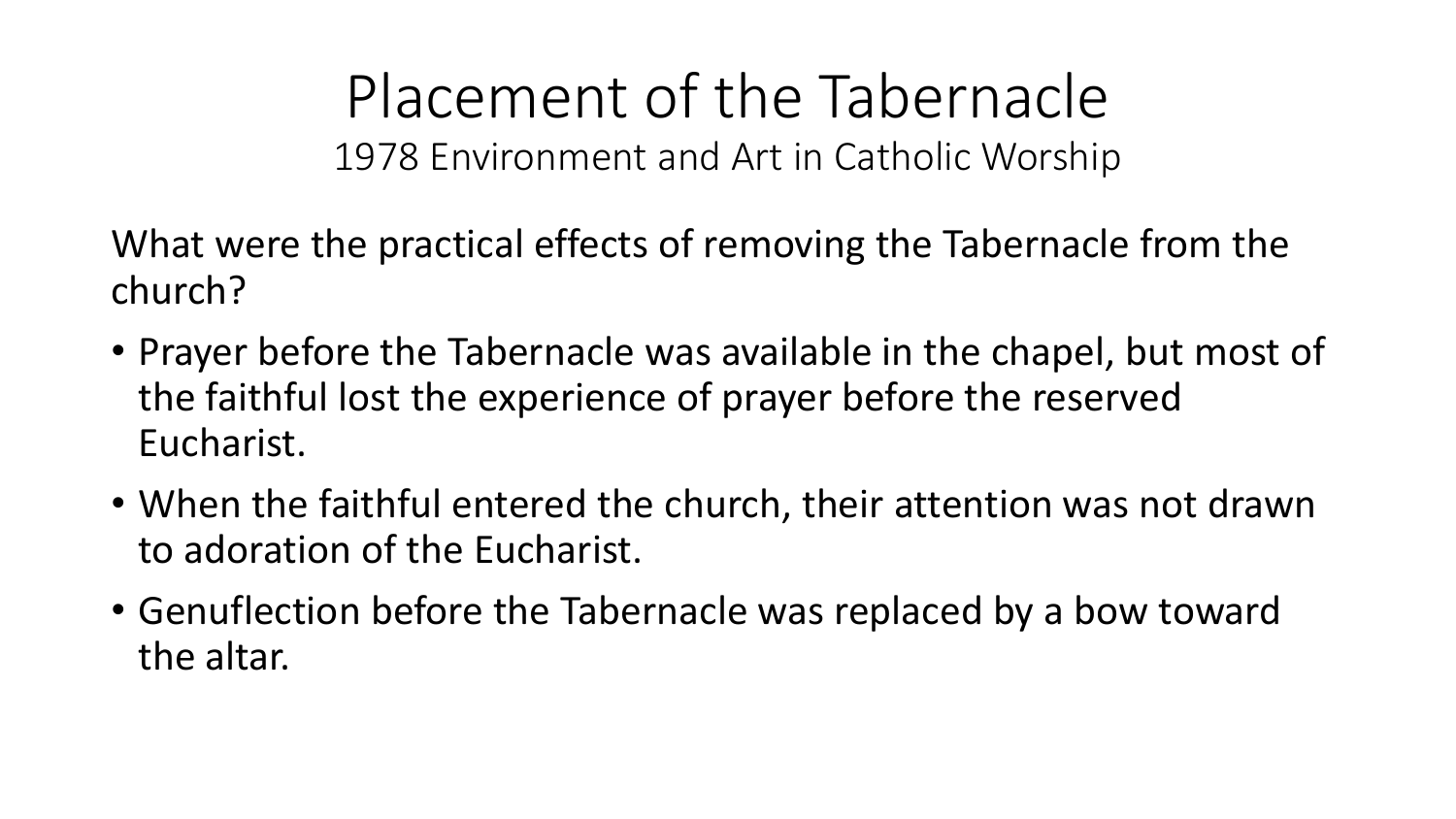## *Review*

### The presence of Christ in the Liturgy

Christ present in the liturgy (SC, 7):

- 1. Christ is present in the Church assembled at prayer in his name.
- 2. Christ is present and acts in the person of the ordained minister who celebrates.
- 3. Christ is present in his word proclaimed in the assembly.
- 4. Christ is present in the sacraments and, in a preeminent way, in the Sacrifice of the Mass under the Eucharistic Species.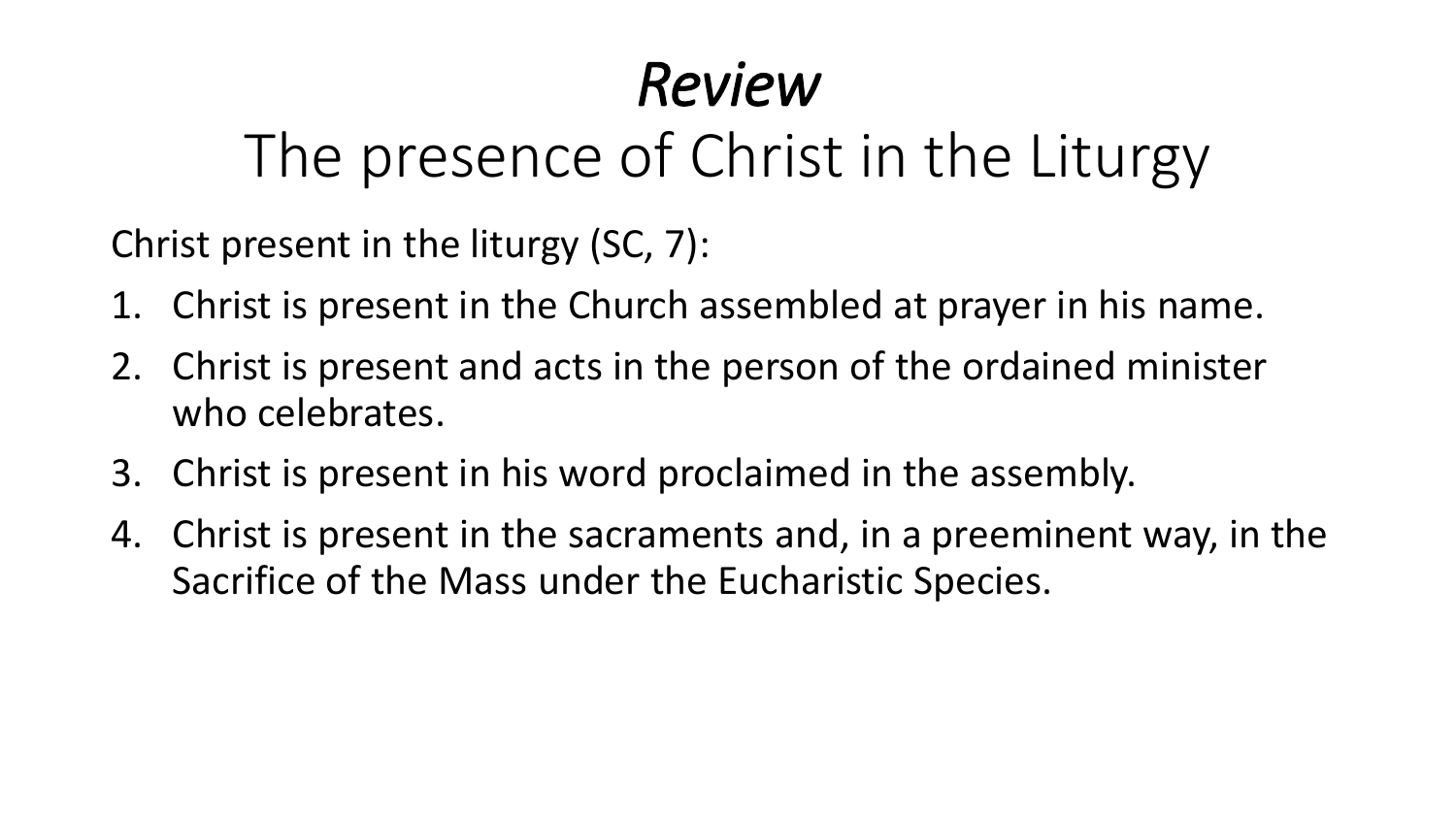- By deemphasizing the importance of presence of Christ in the Eucharistic Species in the Tabernacle, attention shifted to the presence of Christ in the assembled faithful.
- "Among the symbols with which liturgy deals, none is more important that this assembly of believers" (EACW, 28).
- "The most powerful experience of the sacred is found in the celebration and the persons celebrating, that is, it is found in the action of the assembly" (EACW, 29).
- "[The liturgical] space acquires a sacredness from the sacred action of the faith community which uses it. The historical problem of the church as a place attaining a dominance over the faith community need not be repeated as long as Christians respect the primacy of the living assembly" (EACW, 41).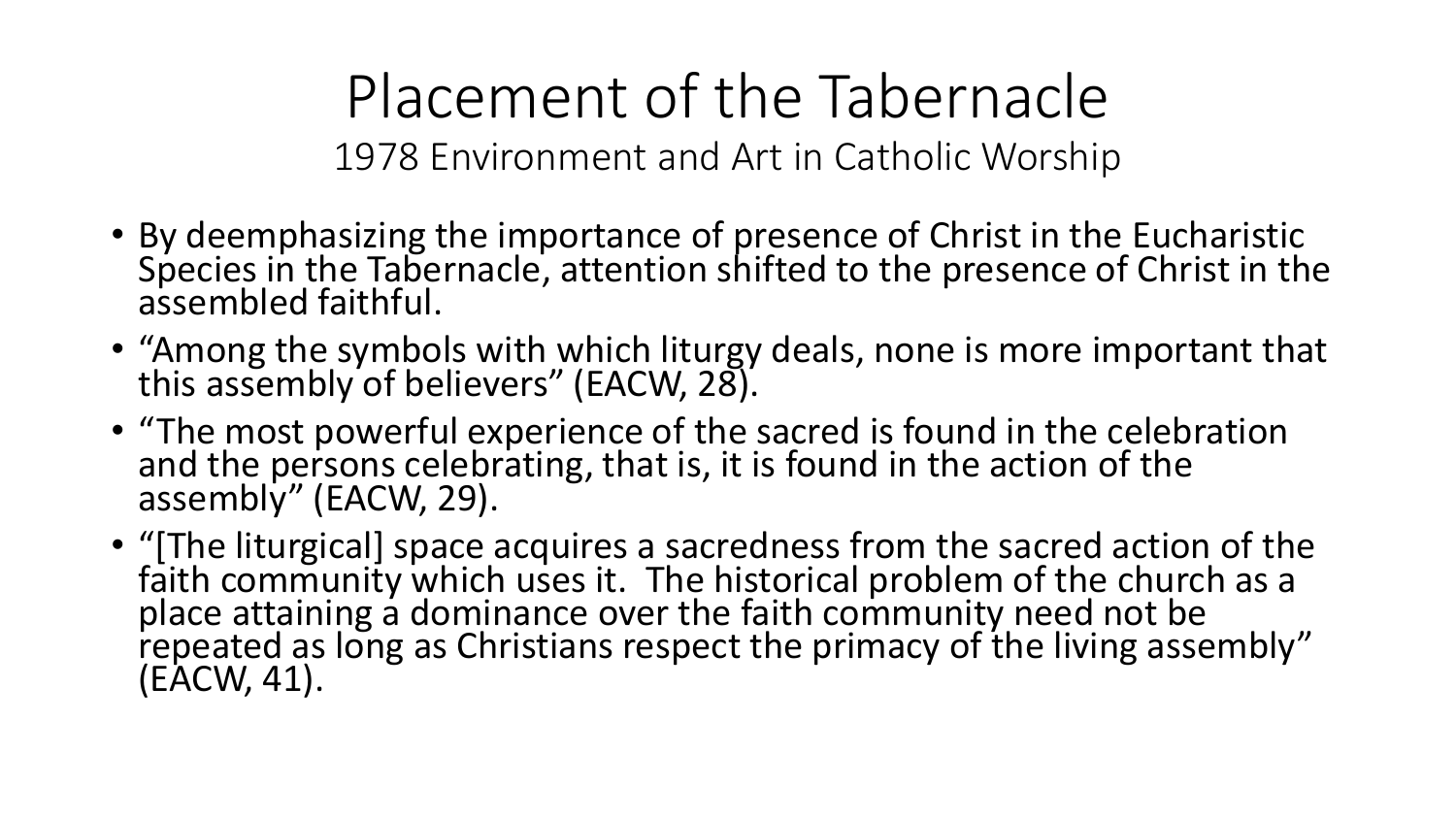### Placement of the Tabernacle 2003 General Instruction

The General Instruction of the Roman Missal was revised in 2003 in the third typical edition.

- The placement of the Tabernacle must take account of the structure of each church.
- The Tabernacle should be in a place that is truly noble, prominent, conspicuous, worthily decorated, and suitable for prayer (2003 GIRM, 314).
- It is more appropriate that the Tabernacle not be on the altar where Mass is celebrated (2003 GIRM, 315).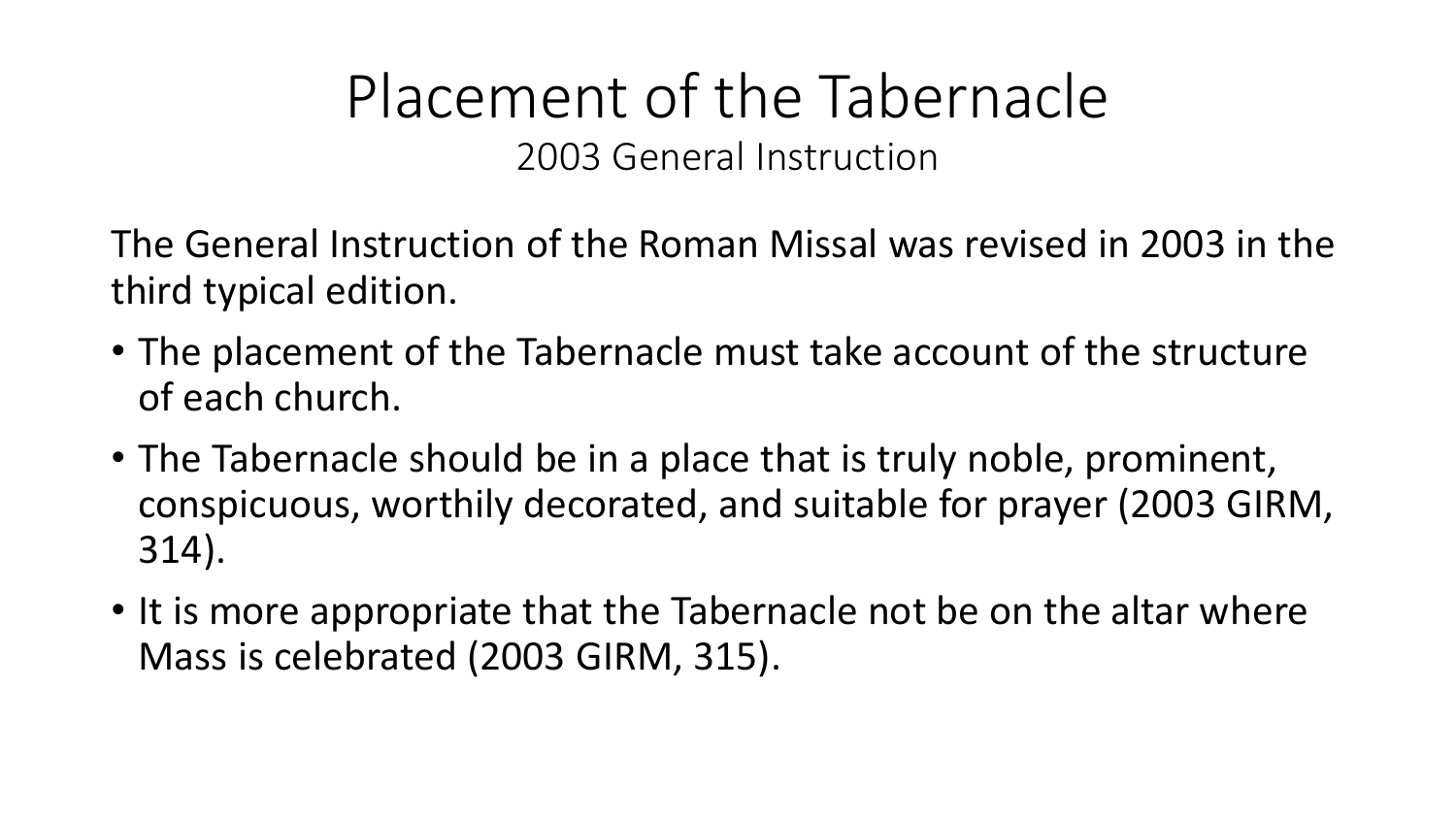#### Placement of the Tabernacle 2003 General Instruction

The 2003 General Instruction of the Roman Missal continues:

- The placement of the Tabernacle is subject to the judgment of the Diocesan Bishop.
- The Tabernacle may be placed in the sanctuary, apart from the altar of celebration.
- The Tabernacle may be placed in a chapel suitable for the private adoration, which is organically connected to the church and readily noticeable by the faithful (2003 GIRM, 315).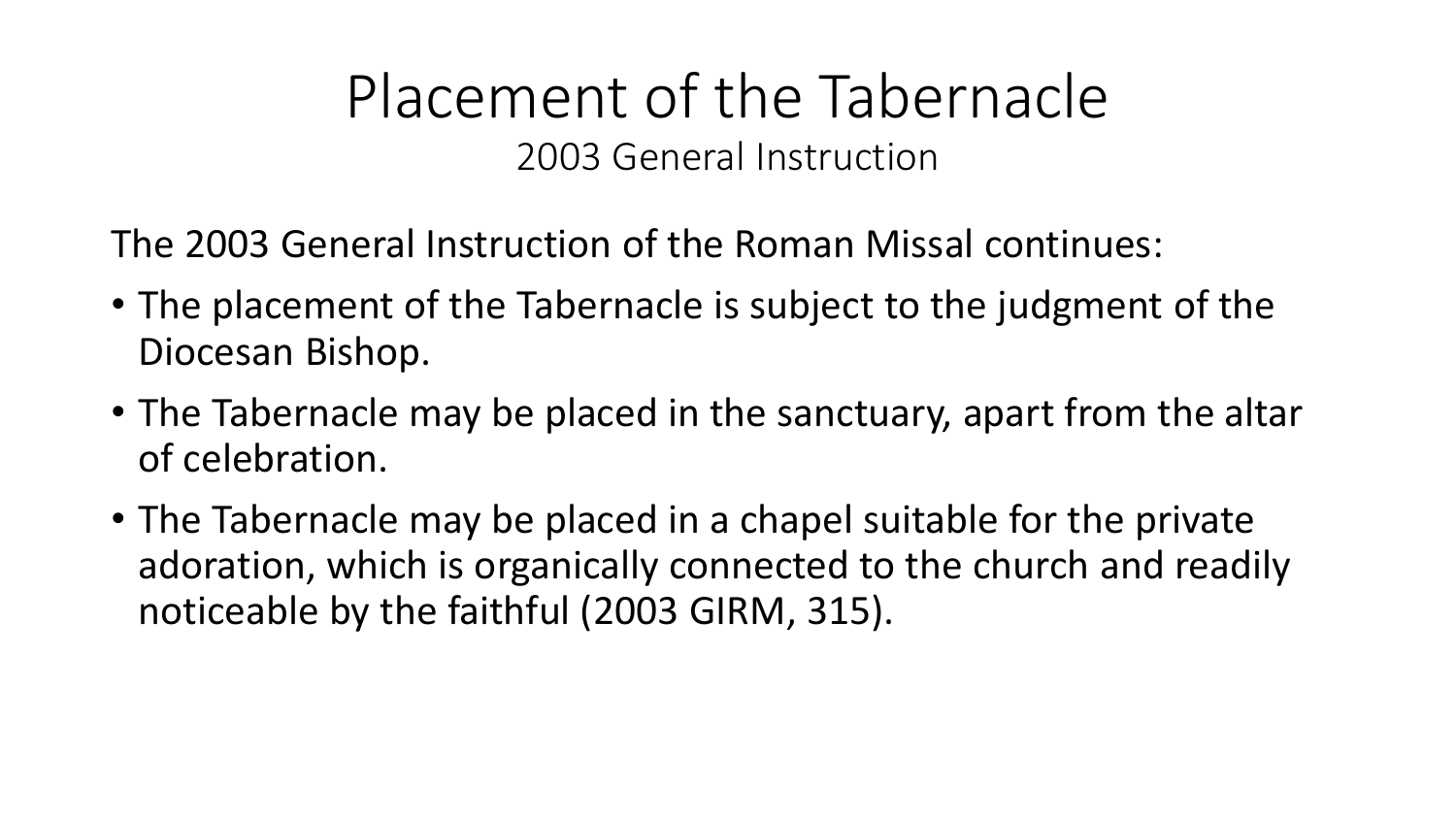Placement of the Tabernacle 1975 and 2003 documents

|                      | 1975 General Instruction                                                            | <b>2003 General Instruction</b>                                                                                     |
|----------------------|-------------------------------------------------------------------------------------|---------------------------------------------------------------------------------------------------------------------|
| <b>First Option</b>  | in a separate chapel<br>suited to the faithful's<br>private adoration               | in the sanctuary, apart from<br>the altar of celebration.                                                           |
| <b>Second Option</b> | at an altar or elsewhere<br>in the church that is<br>worthy and properly<br>adorned | in a chapel suitable for<br>private adoration, connected<br>to the church and readily<br>noticeable by the faithful |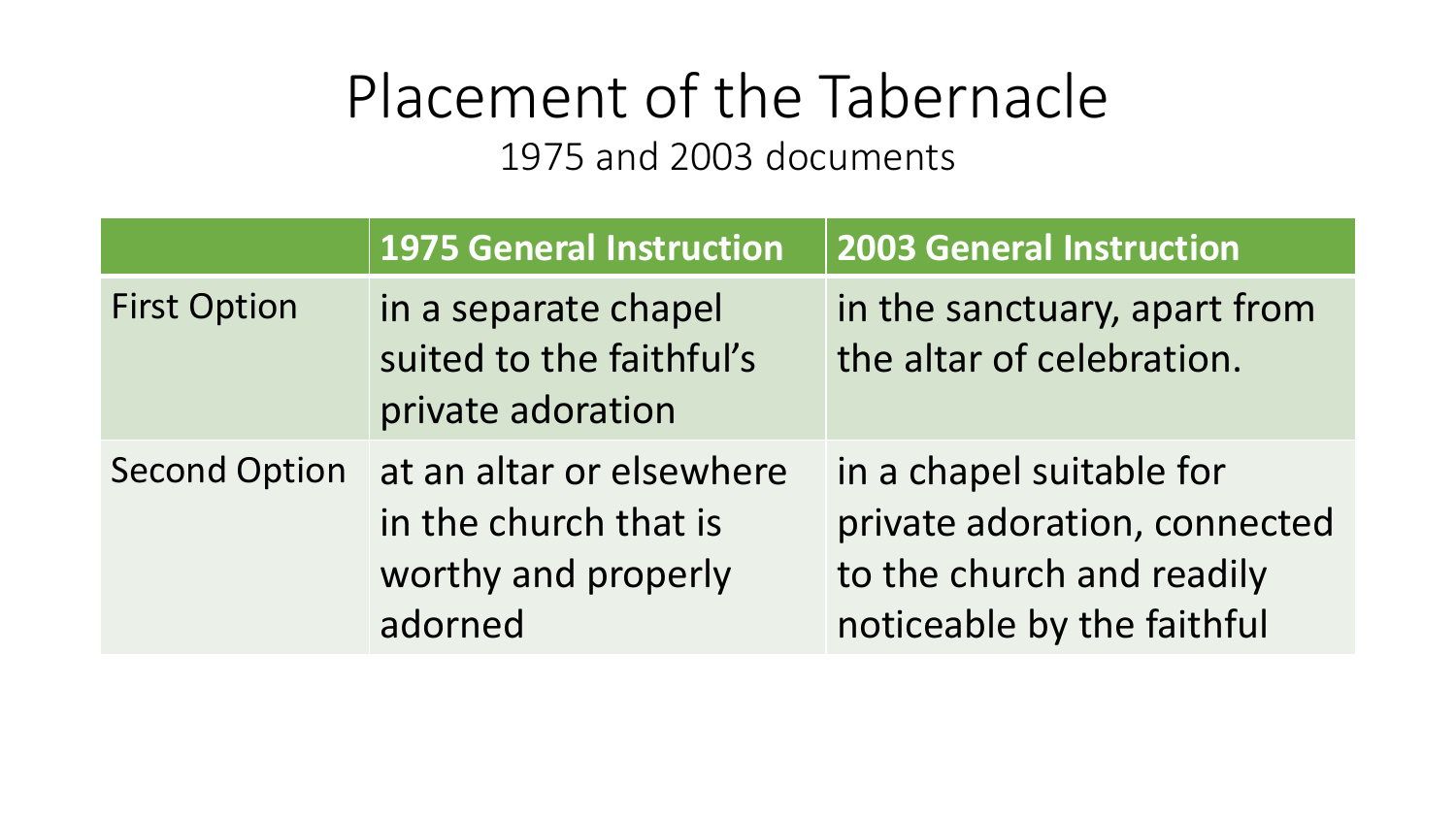### Placement of the Tabernacle

Built of Living Stones notes:

- "There has been a shift in directives about the placement of the tabernacle over time. The latest edition of the General Instruction of the Roman Missal (2003) alters the earlier directive (1975), which gave a clear preference for reservation in a separate chapel. [The new instruction] now directs the diocesan bishop to determine the appropriate placement either in the sanctuary … or in a separate chapel" (BLS, revised in 2007, footnote 99).
- In recent years, some bishops have directed the Tabernacle to be centered in the sanctuary. These include the Dioceses of Fort Wayne-South Bend, Peoria, Madison, and Springfield-in-Illinois.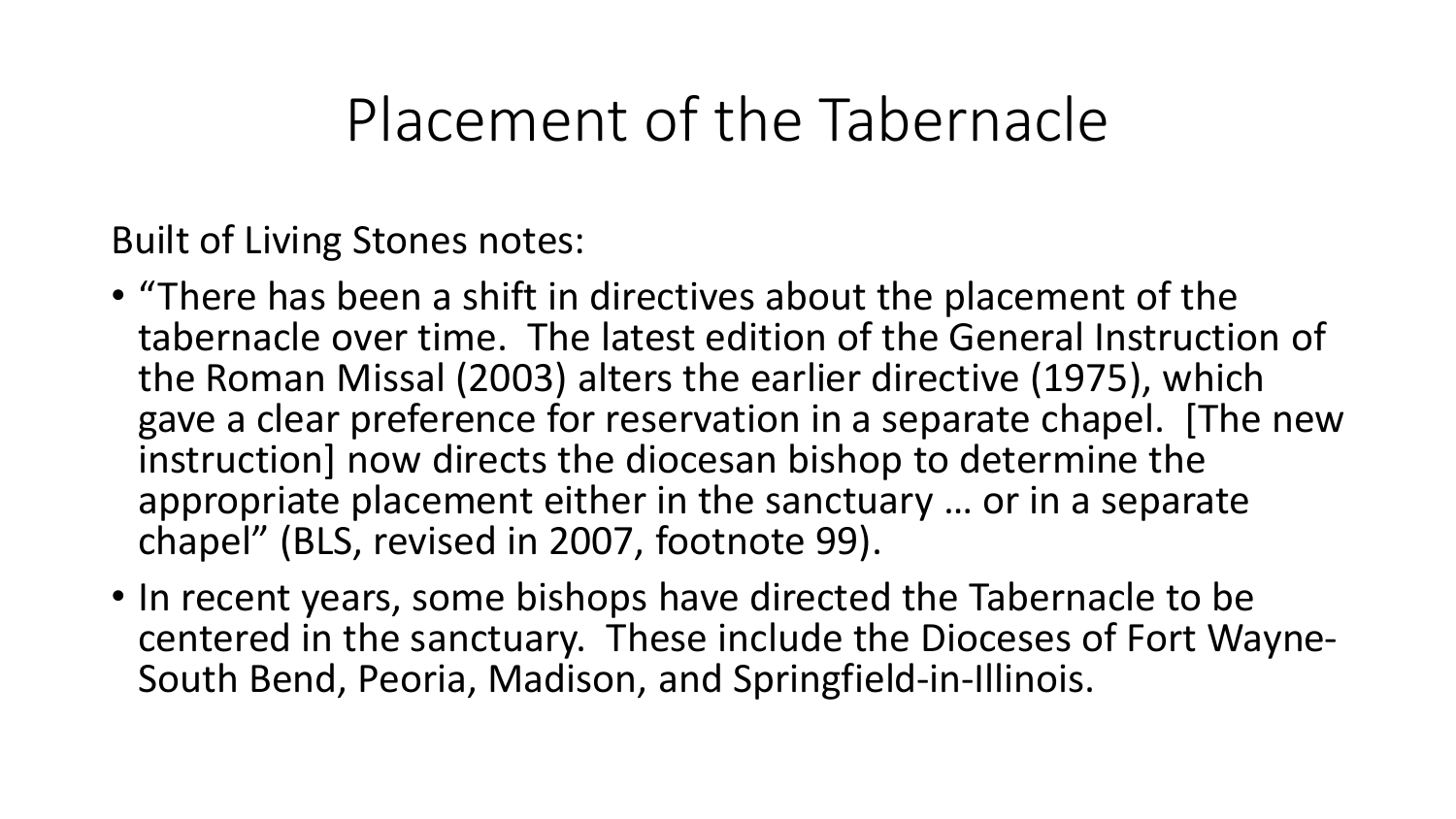### Characteristics of Sacred Places

- Apart from the placement of the Tabernacle, little has been prescribed about other elements of churches and chapels.
- Sacrosanctum Concilium admits a wide variety of architectural styles.
- So, what then are the principles that should guide the architecture of a church or chapel?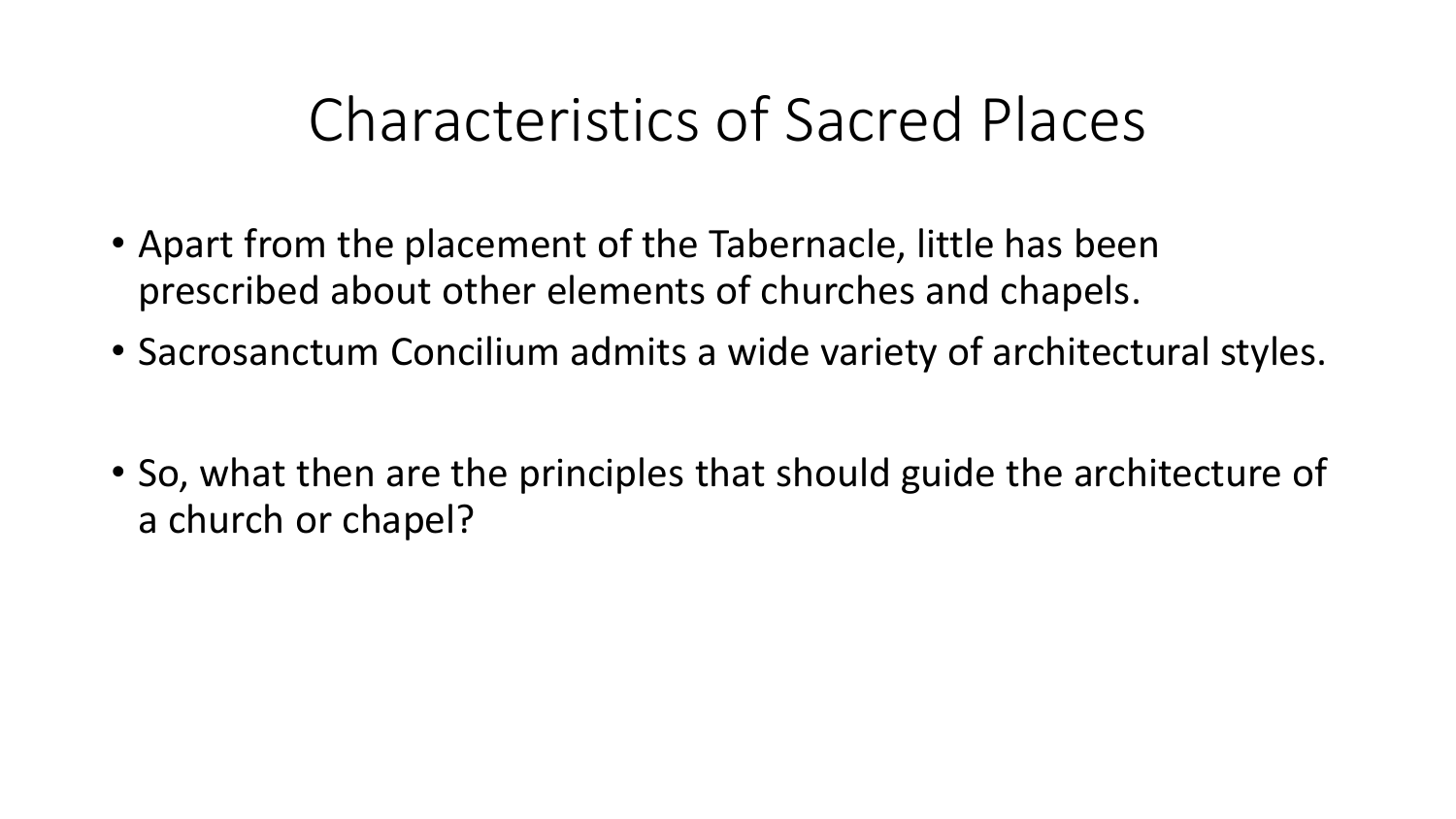## *Review*

## The Liturgy is a participation in Christ

- The liturgy is a participation in the prayer of Christ, addressed to the Father and in the Holy Spirit (CCC, 1073).
- The liturgy is the exercise of the priestly office of Jesus Christ. It is the public worship performed by the Mystical Body of Jesus Christ (SC, 7).
- In the liturgy the sanctification of mankind is signified by signs perceptible to the senses, and is effected in a way which corresponds with each of these signs (SC, 7).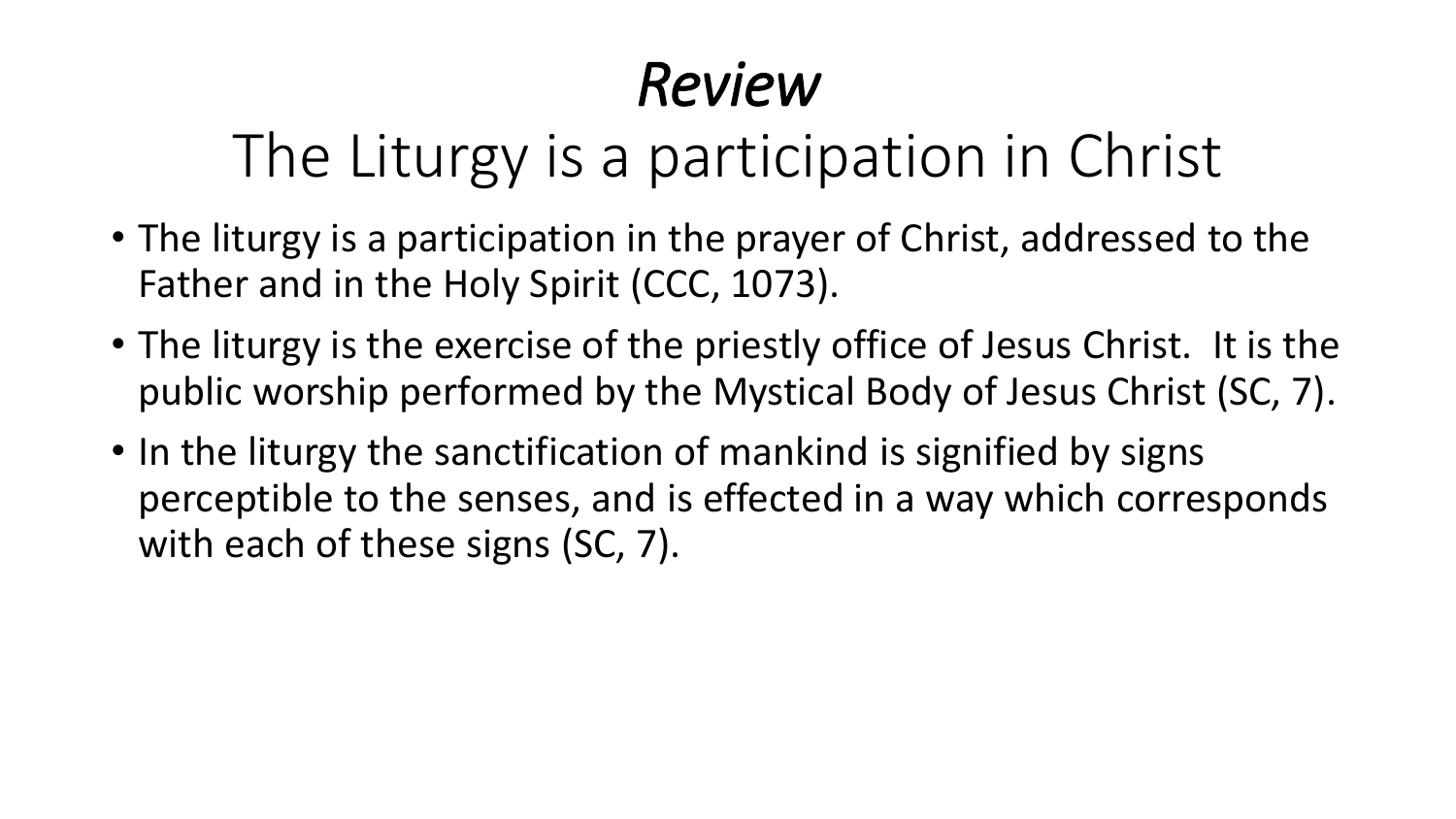### Characteristics of Sacred Places

Drawing upon previous observations, sacred places should…

- facilitate liturgical action…
- accord with the spirit of the liturgy…
- be suitable for worship and the active participation of the faithful…
- adorn sacred rites with reverence and honor…
- add delight to prayer...
- strive for noble beauty rather than mere sumptuous display…
- be worthy, noble, and reverently ornamented.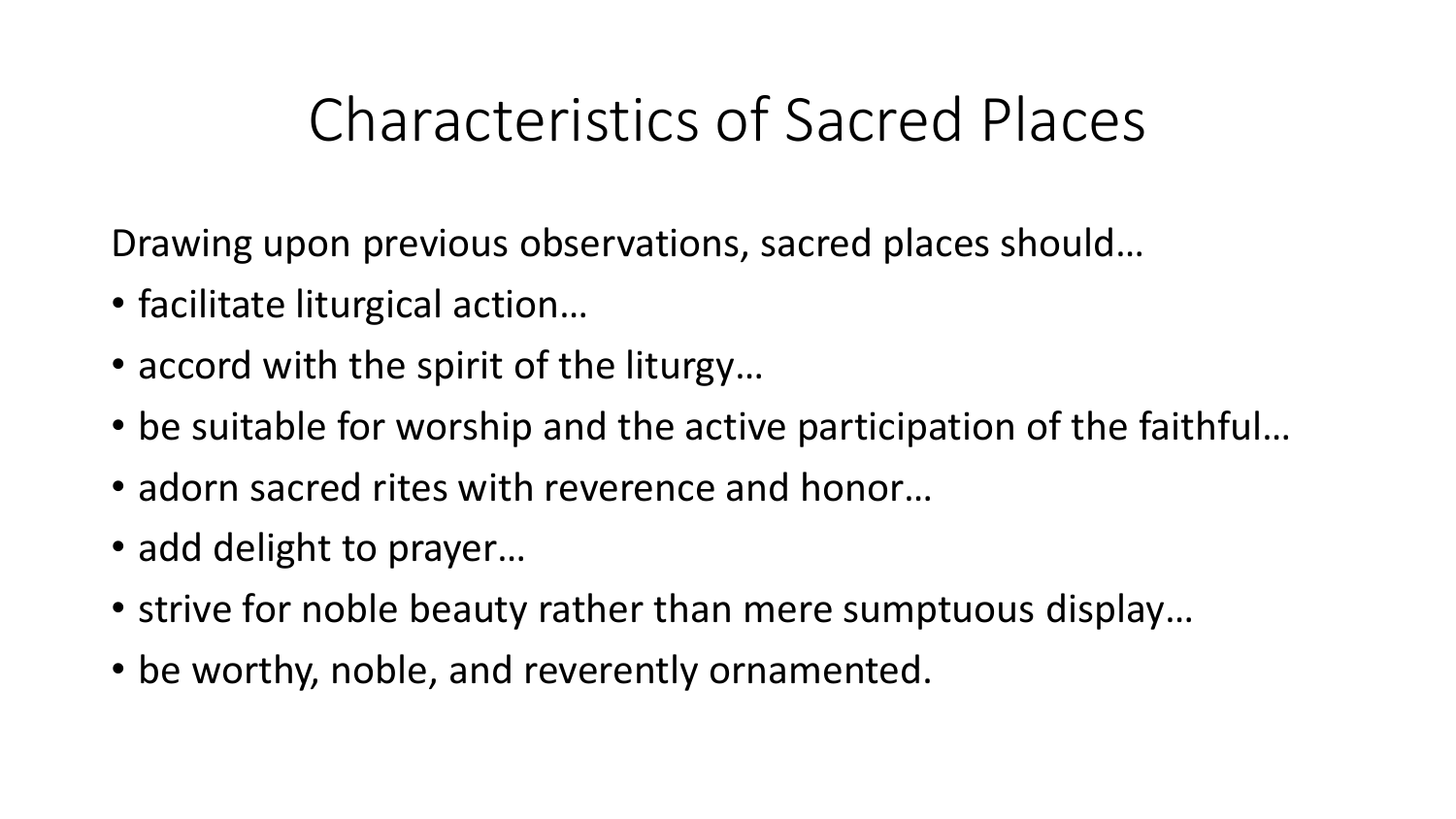- Churches or other places should be suitable for carrying out the sacred action and for ensuring the active participation of the faithful. Moreover, they should be truly worthy and beautiful and be signs and symbols of heavenly realities (2003 GIRM, 288).
- The arrangement of the church should meet the requirements of the sacred actions and should be conducive to the faithful (2003 GIRM 293).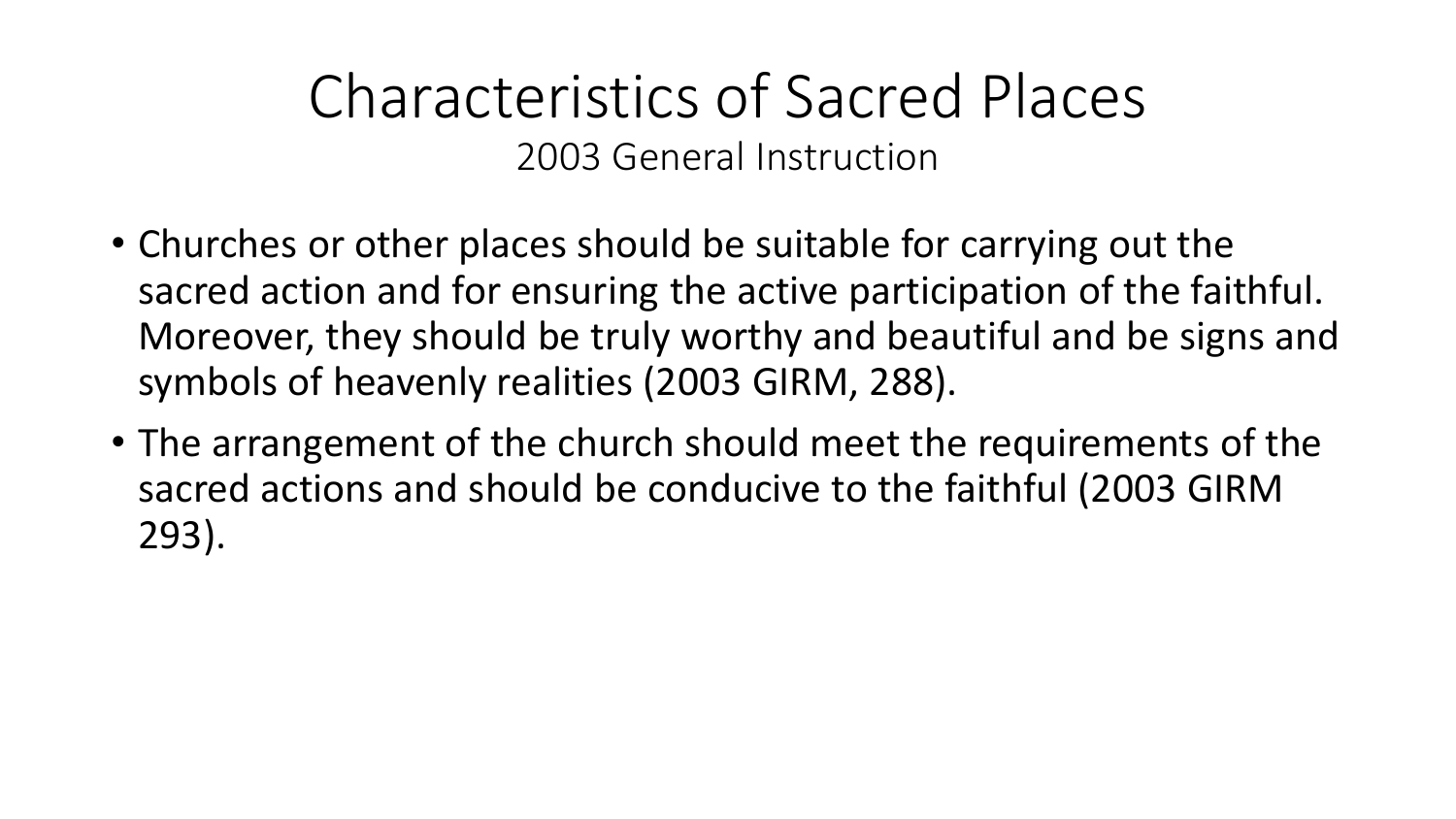- The Church seeks to preserve works of art handed down from past centuries, and to promote new works of art that are in harmony with each age. Art should be truly excellent, and nourish faith and devotion (2003 GIRM, 289).
- The ornamentation of a church should contribute toward its noble simplicity rather than to ostentation. Elements should foster the instruction of the faithful and the dignity of the entire sacred place (2003 GIRM 292).
- The beauty of the place should foster devotion and express visually the holiness of the mysteries celebrated (2003 GIRM, 294).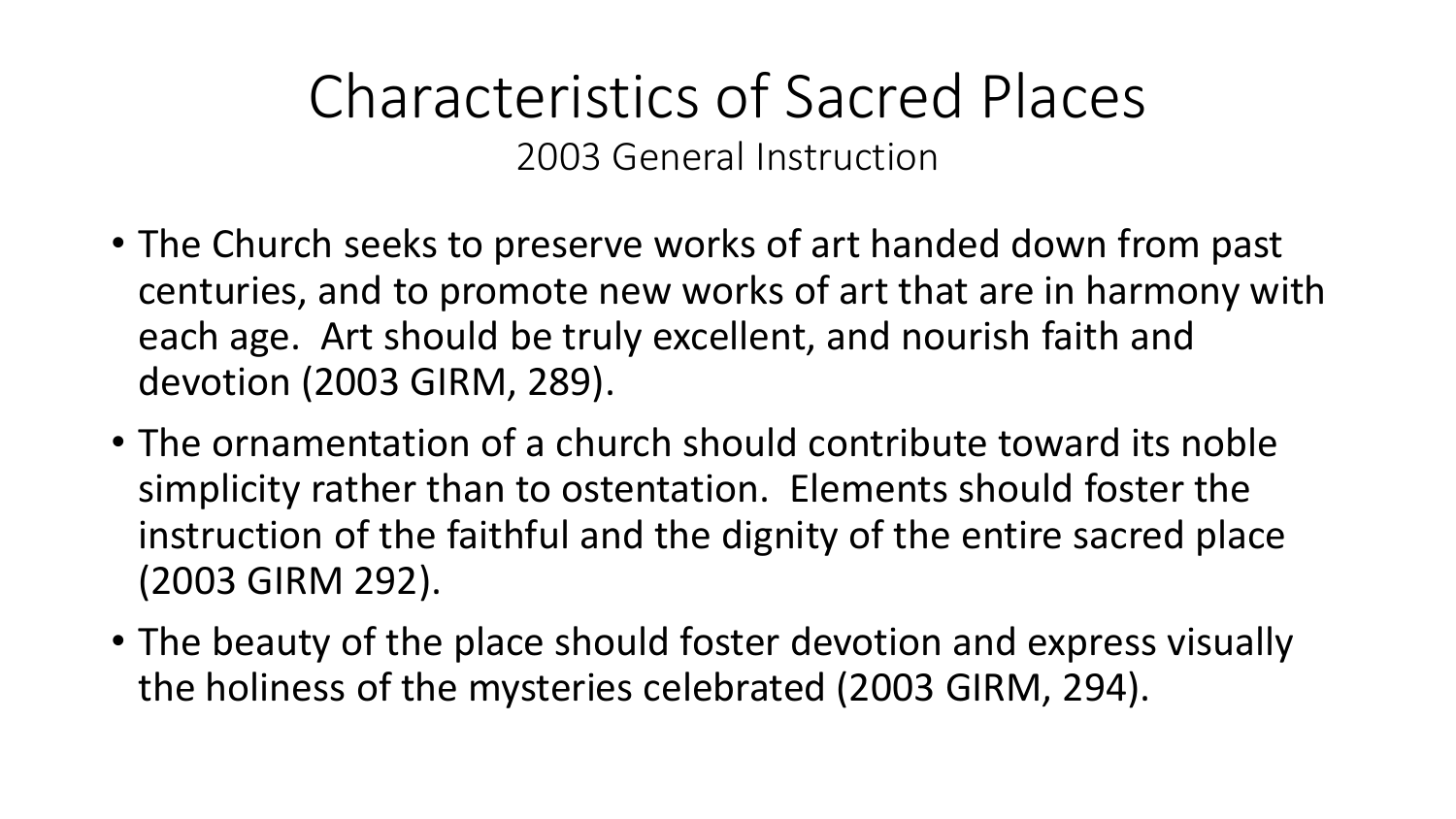- The People of God, gathered for Mass, is coherently and hierarchically ordered. This is expressed in the variety of ministries and the variety of actions in the celebration. The arrangement of the building should facilitate the function of each minister, including the choir.
- These elements express a hierarchical structure, but also foster a coherent unity the entire holy people (2003 GIRM, 294).
- The sanctuary should be appropriately marked off from the body of the church either by its being somewhat elevated or by a particular structure and ornamentation. It should be large enough to allow the Eucharist to be easily celebrated and seen (2003 GIRM, 295).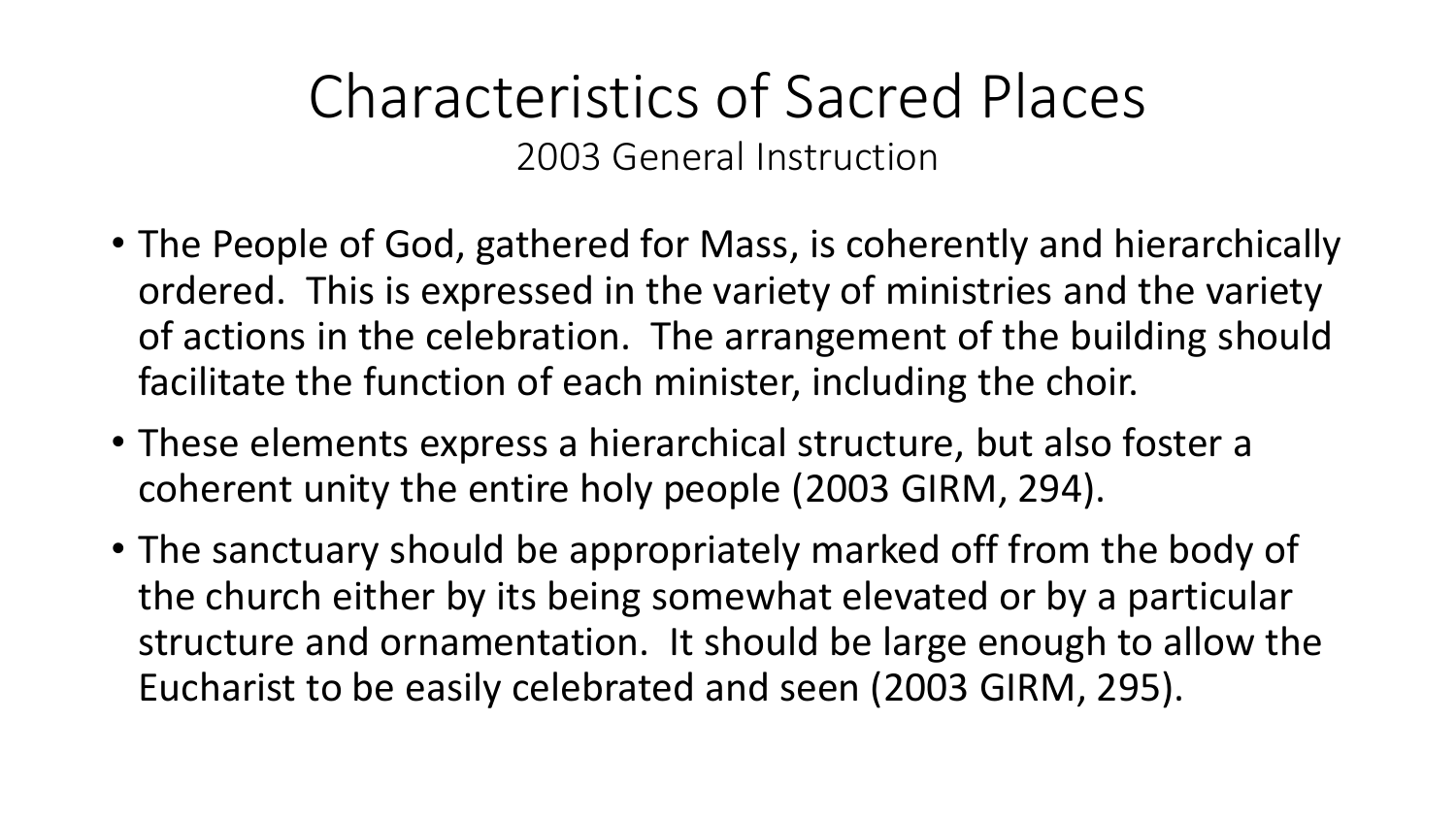- It is desirable that in every church there be a fixed altar, since this more clearly and permanently signifies Christ Jesus, the Living Stone (2003 GIRM, 298).
- The altar should be built separate from the wall, in such a way that it is possible to walk around it easily and that Mass can be celebrated at it facing the people, which is desirable wherever possible. Moreover, the altar should occupy a place where it is truly the center toward which the attention of the whole congregation of the faithful naturally turns (2003 GIRM, 299).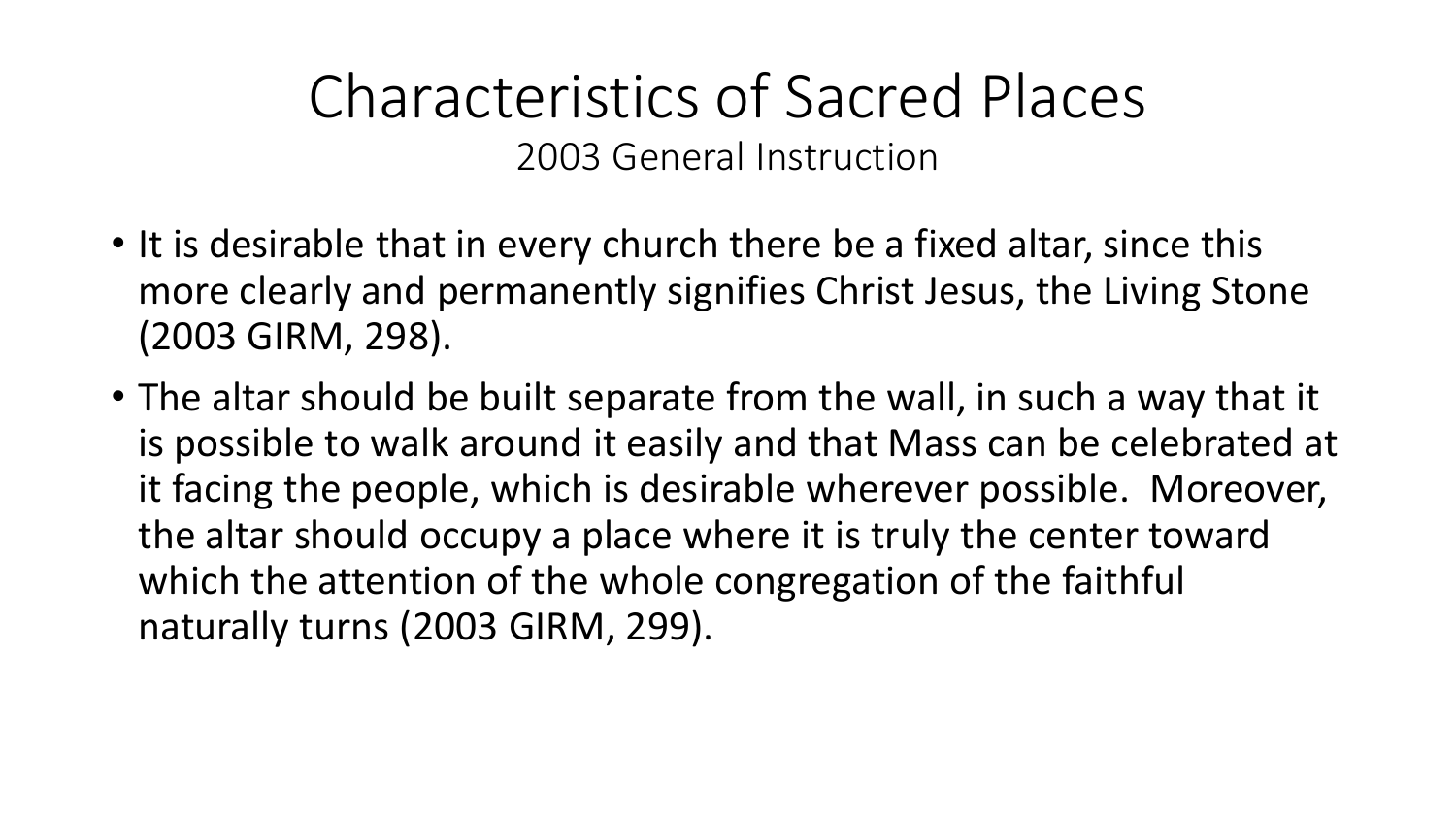- The practice of the deposition of relics of Saints under the altar to be dedicated is fittingly retained. However, care should be taken to ensure the authenticity of such relics (2003 GIRM, 302).
- The dignity of the Word of God requires a suitable place for its proclamation. It is appropriate that there be a stationary ambo (2003 GIRM, 309).